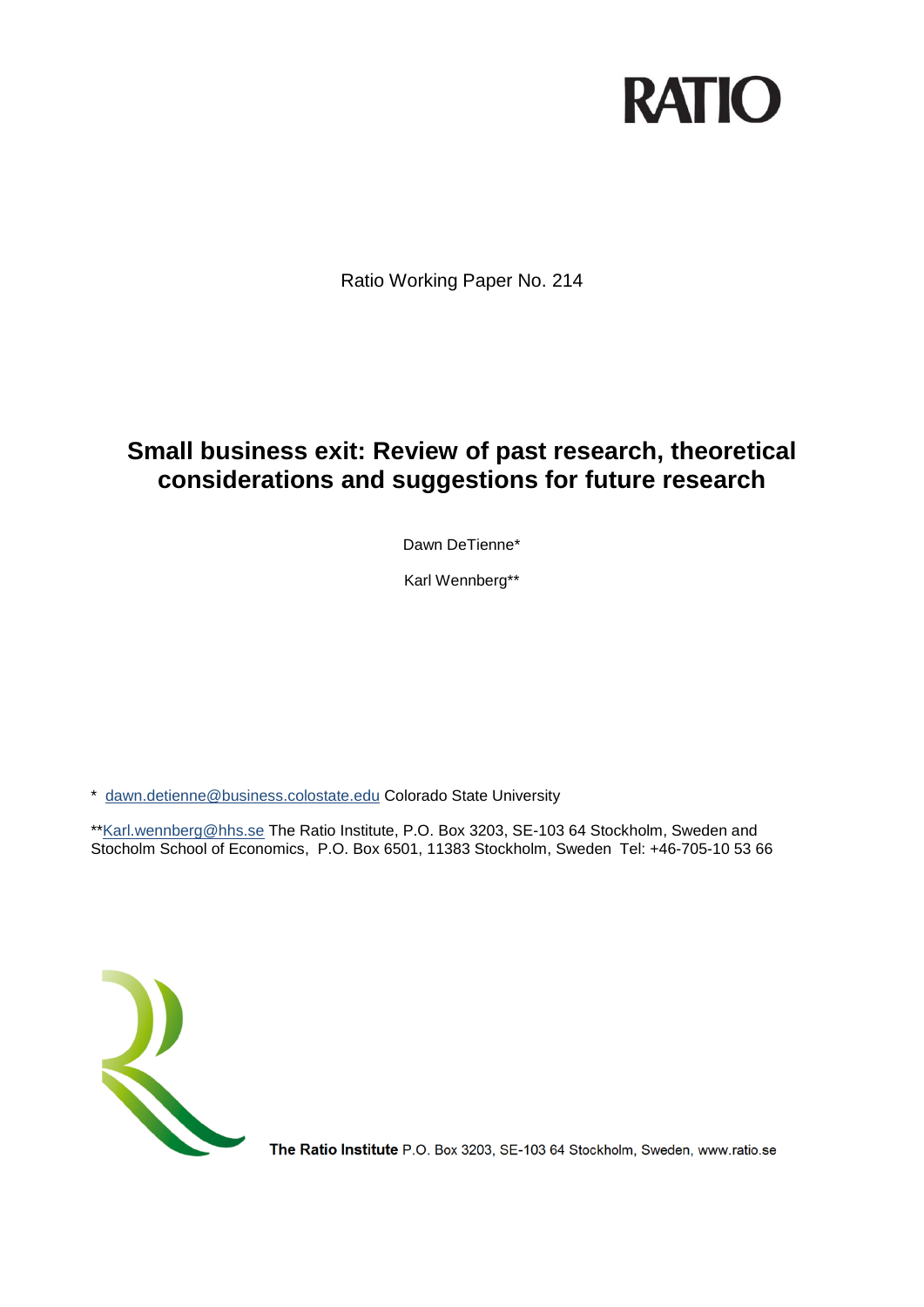# **Small business exit: Review of past research, theoretical considerations and suggestions for future research**

DAWN DETIENNE Colorado State University [dawn.detienne@business.colostate.edu](mailto:dawn.detienne@business.colostate.edu)

KARL WENNBERG Stockholm School of Economics Stockholm, Sweden & Ratio Institute Stockholm, Sweden [Karl.wennberg@hhs.se](mailto:Karl.wennberg@hhs.se)

**Forthcoming as:**

**DeTienne, D. & Wennberg, K. (2014). Small business exit: Review of past research, theoretical considerations and suggestions for future research. In S. Newbert (Ed).** *Small businesses in a global economy: Creating and managing successful organizations***, Westport, CT: Praeger.**

Keywords: Entrepreneurship, Exit

JEL CODES: M13, L26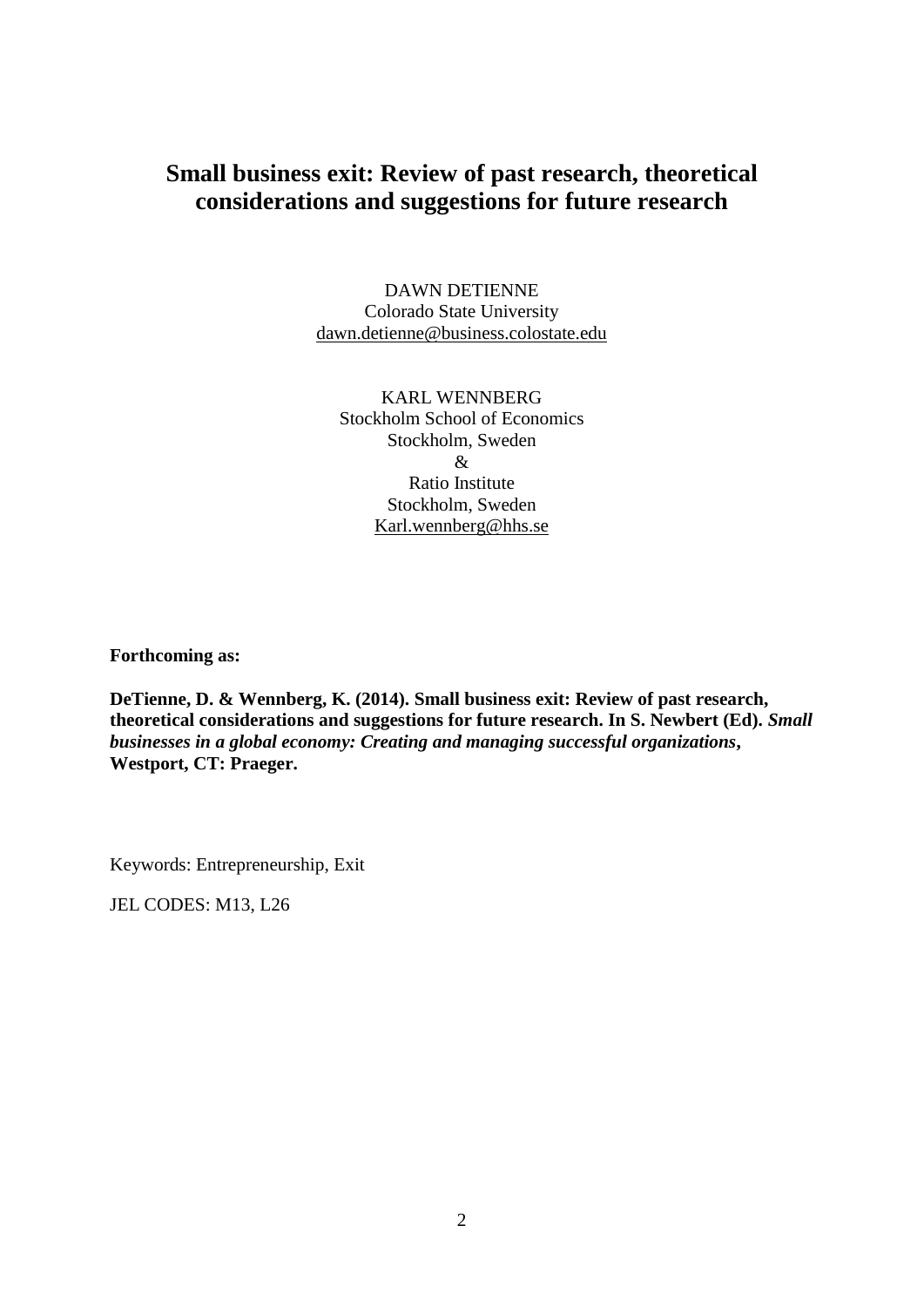#### *"The end of life can't be just wealth" -Aristotle*

Although entrepreneurial exit has been recently defined as "the process by which the founders of privately held firms leave the firm they helped to create; thereby removing themselves, in varying degree, from the primary ownership and decision-making structure of the firm," exit research has a broader foundation. Exit varies on a least two dimensions small firm exit and small business owner exit. Thus, the current research has examined scenarios wherein both firms and small business owners exit the market. These exits may be the result of both poor and strong performance.<sup>ii</sup> That is, poorly performing firms might exit the market through bankruptcy or liquidation due to financial reasons.<sup>iii iv</sup> Strong performing firms might be acquired and subsumed into an existing organization or broken apart for their assets (e.g. intellectual property). In each of these cases the small business owner also exits entrepreneurial activity (at least with the object firm).

Alternately, the small business owner may exit the firm while the firm remains an ongoing entity – most often through founder succession<sup>vvi</sup> or harvest.<sup>vii viii</sup> Founder succession may be planned (e.g. family succession)<sup>ix</sup> or it may be forced (as could happen through loss of control from equity funding). $^x$  Harvesting refers to the process of cashing in an investment (in this case the investment of the entrepreneur's time, money, and energy) and realizing the full value of that investment.<sup>xi</sup> This type of exit is most often deliberate on the part of the founder and can be attributed to planned exit strategies, retirement, a desire to pursue different interests, or a better or different use of resources.

Finally, some researchers argue that a small business owner may make the decision to close one firm and open another (entrepreneurial recycling)<sup>xii</sup> or close one and focus upon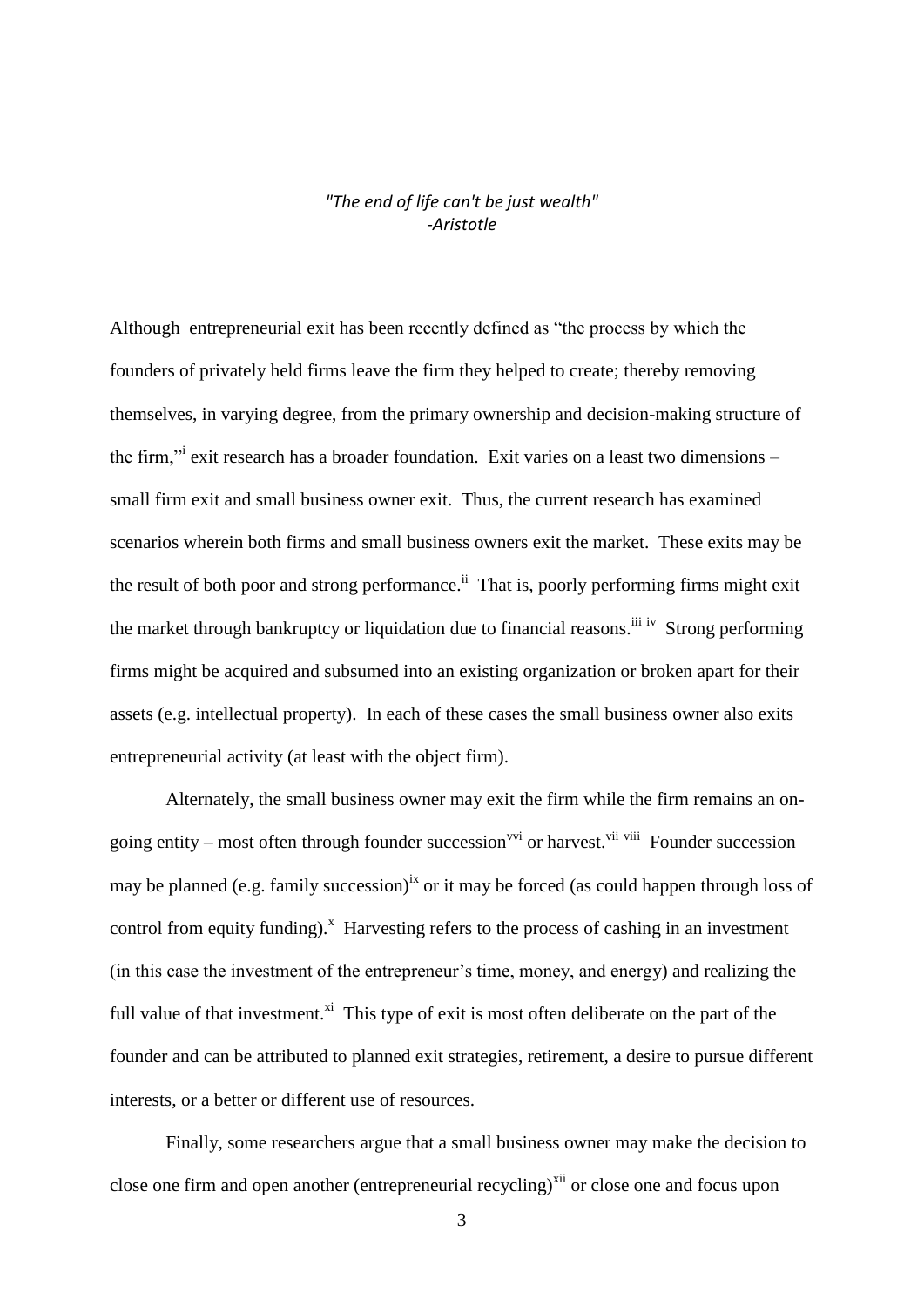another in their portfolio of firms.<sup>xiii</sup> That is, the firm may exit the market, but the small business owner remains involved in entrepreneurial activity. Therefore, researchers examining small business exit may examine several different levels of analysis – the firm, the founder (individual), or a combination of both.

In addition, the exit of entrepreneurs and firms may impact other actors and institutions including competitors, industries, regions, and economies.<sup>xiv</sup> In small business, this might include family members, friends, the community, and the balance of competition. For example, Mason and Harrison<sup>xv</sup> found that exit triggers a process of entrepreneurial recycling wherein cashed-out entrepreneurs use their new wealth to engage in the creation of other new ventures, equity funding for other local ventures, and philanthropy. Using individual level data for 24 countries, Hessel et al. $^{xvi}$  show that exit substantially increases the probability of being involved in new entrepreneurial activity. Thus, while researchers investigate a single level of analysis, the impact of exit has the potential to impact several levels. In this next section we turn to the different theoretical perspectives employed by exit scholars.

#### **Theoretical perspectives on exit**

Exit can be researched through different theoretical perspectives, such as those posited in economics, sociology, organization studies, or more generally in entrepreneurship research. To some extent, research in these perspectives builds upon each other. Therefore, an important reason for distinguishing among these perspectives is that each adopts different assumptions on, for example, economic and/or social embeddedness, individual agency and rationality, and level of analysis. For example, studies from a macro sociological perspective have long touched upon different routes of exit, but tend to equate exit with low organizational performance. Conversely, studies in organization and strategic management have investigated the role of financial performance in the exit of new firms, but seldom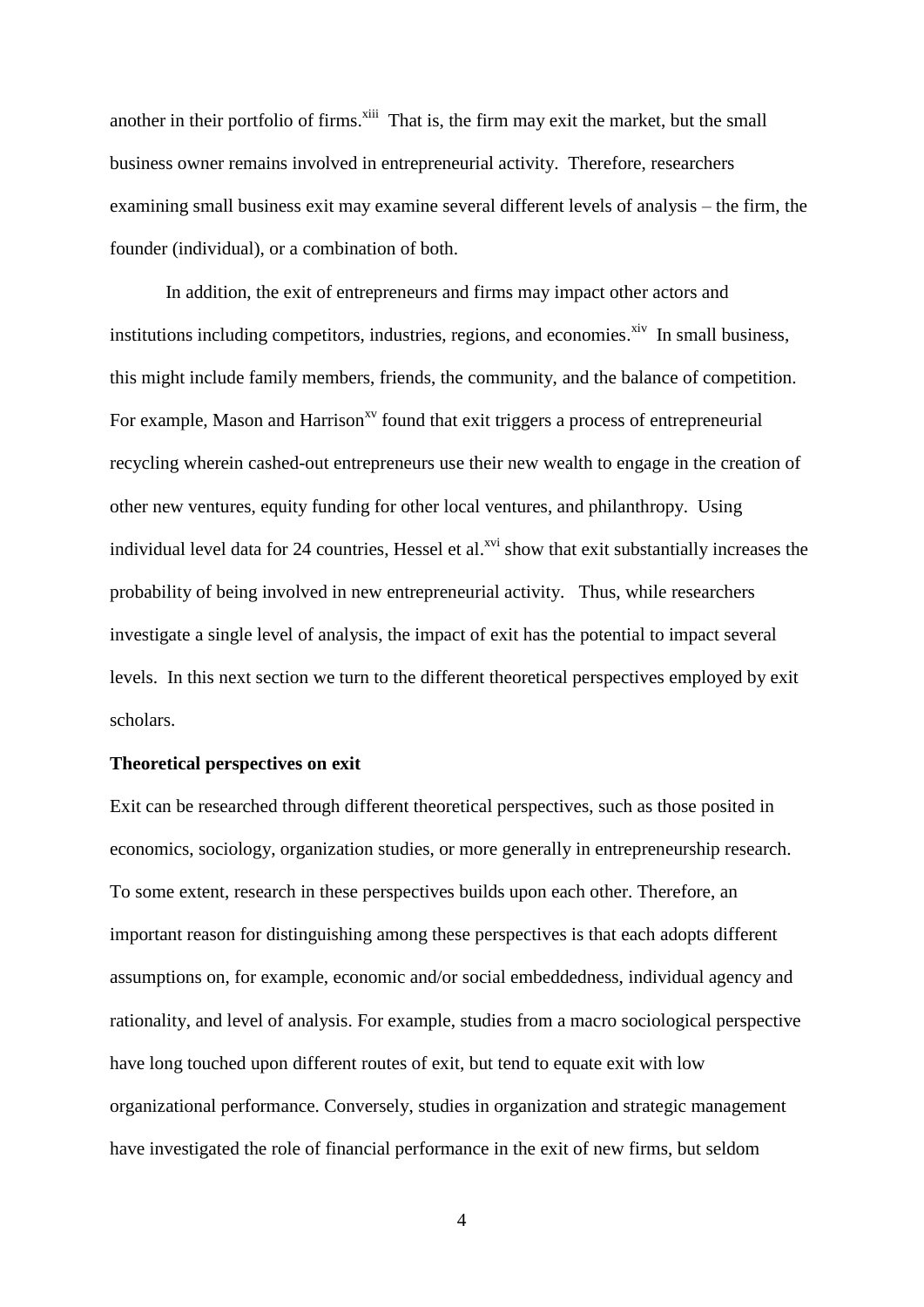address exit as a potentially volitional decision of small business owners.<sup>xvii</sup> These assumptions have to be taken into account when trying to understand and reconcile the empirical evidence accumulated on small business exit.

Different strands of the literature have tended to focus on one assumption over another; thus, theories focusing solely on a single level of analysis have less explanatory power for the exit phenomenon. Wennberg<sup>xviii</sup> argued that three theoretical areas are relevant for the study of the entrepreneurial and small business exit: economic career choice theory, strategy and organizational studies, and entrepreneurship research. Table 1 briefly summarizes these key theoretical perspectives on exit. We examine each of these in the paragraphs which follow.

# ------------------------------

# INSERT TABLE 1 HERE

------------------------------

Economic career choice theory and small business exit

A large body of research from labor and micro economics has addressed the choice of entry into, and exit from, entrepreneurship. A characteristic of this research is a focus on the individuals' occupational choices – specifically the conditions under which they choose to sell their labor on the job market as waged employees or employ themselves by starting a business. Since it is assumed that labor can be employed elsewhere, exit from entrepreneurship is most often considered a voluntary decision and not necessarily a sign of failure of the business or of the individual as entrepreneur small business owner. This is mirrored by the use of the terms 'entry' and 'exit' – as opposed to 'success' and 'failure'. Compared with entry, there are fewer studies that deal explicitly with exit. One reason might be that most economic studies of entrepreneurial choice (entry and exit) are based on the logic that individuals make choices that maximize their life-time incomes; thus, determinants of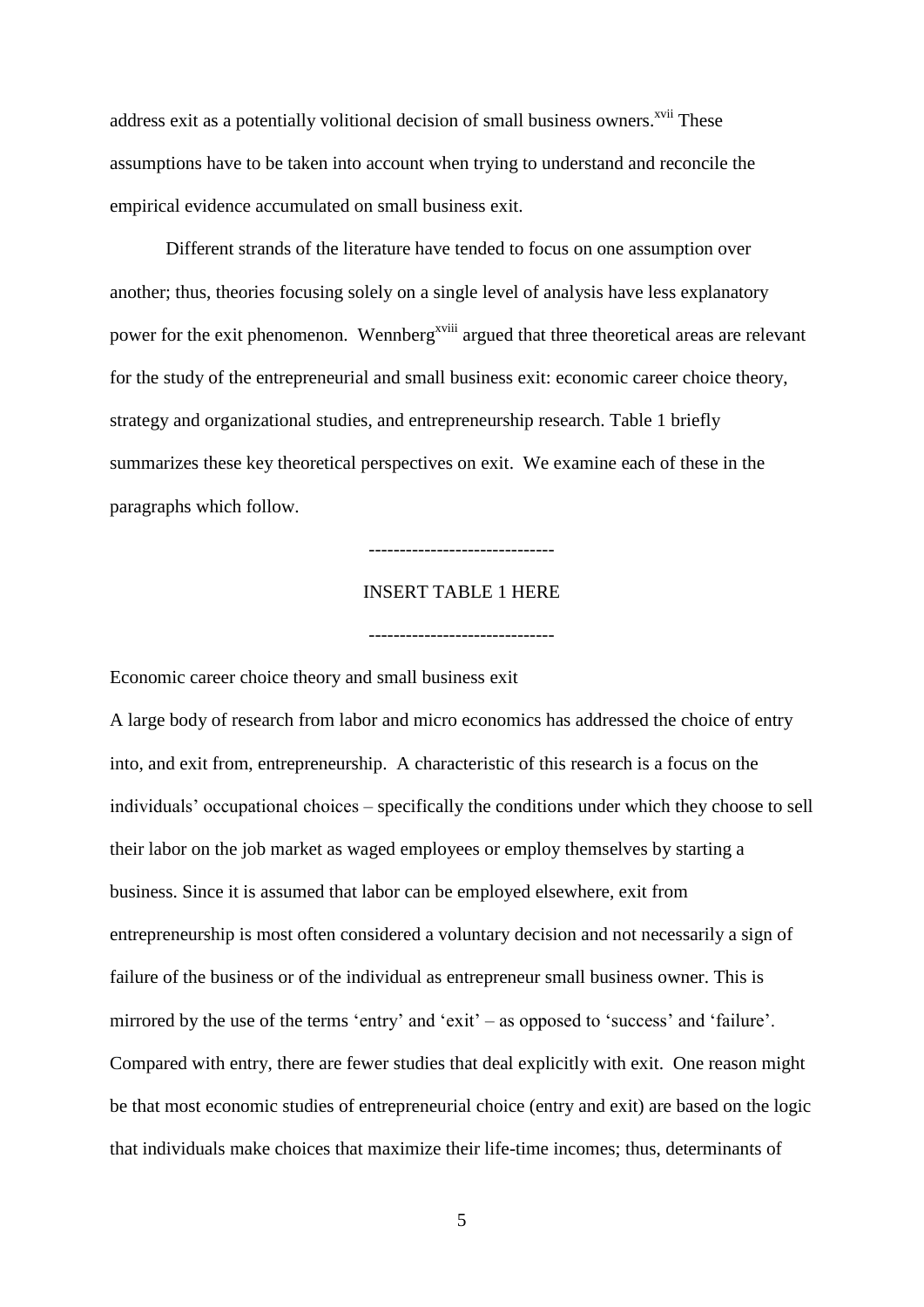exit become less of an issue since the logic implies that people will switch in and out of entrepreneurship if future income streams change.

One example is the self-employment choice model presented by Evans and Jovanovic.<sup>xix</sup> This is an influential article which examines small business choices under liquidity (capital) constraints. They find that small business owners are limited to capital that is about one and one-half times their wealth; thus, not all individuals who desire to become a business owner can because they are constrained as to start-up capital. The wealthier are more inclined to become entrepreneurs and have more opportunities to enter into and exit entrepreneurship. A large body of work has discussed the Evans and Jovanovic model in light of other empirical material and replicated the findings, including articles where wealth is replaced with inheritance<sup>xx xxi</sup> or lottery windfalls.<sup>xxii</sup> Other researchers argue that capital availability is, by and large, a function of an individual's human capital, and that the whole question of liquidity constraints is therefore little more than a question of omitted variables.<sup>xxiii</sup> xxiv

Van Praag<sup>xxv</sup> distinguishes between compulsory and voluntary exits and tests her model on the NLSY data used by Evans and Jovanovic. Her results show different predictors of voluntary and compulsory exits such that individuals who started their ventures while employed were less likely to exit voluntarily and those who started their ventures while unemployed were more likely to compulsory exit. In other work related to unemployment and career choice researchers found that while unemployment might lead to self-employment, the failure rates are higher than those who enter during periods of employment<sup>xxvi</sup>. In addition receiving unemployment benefits reduces the likelihood of entering into self-employment.<sup>xxvii</sup> Gianetti and Simonov<sup>xxviii</sup> investigated  $61,151$  Swedes who engaged in any type of selfemployment activity between 1990 and 1995 and found that economic performance, the individual's age, and local economic conditions were the major determinants of exit from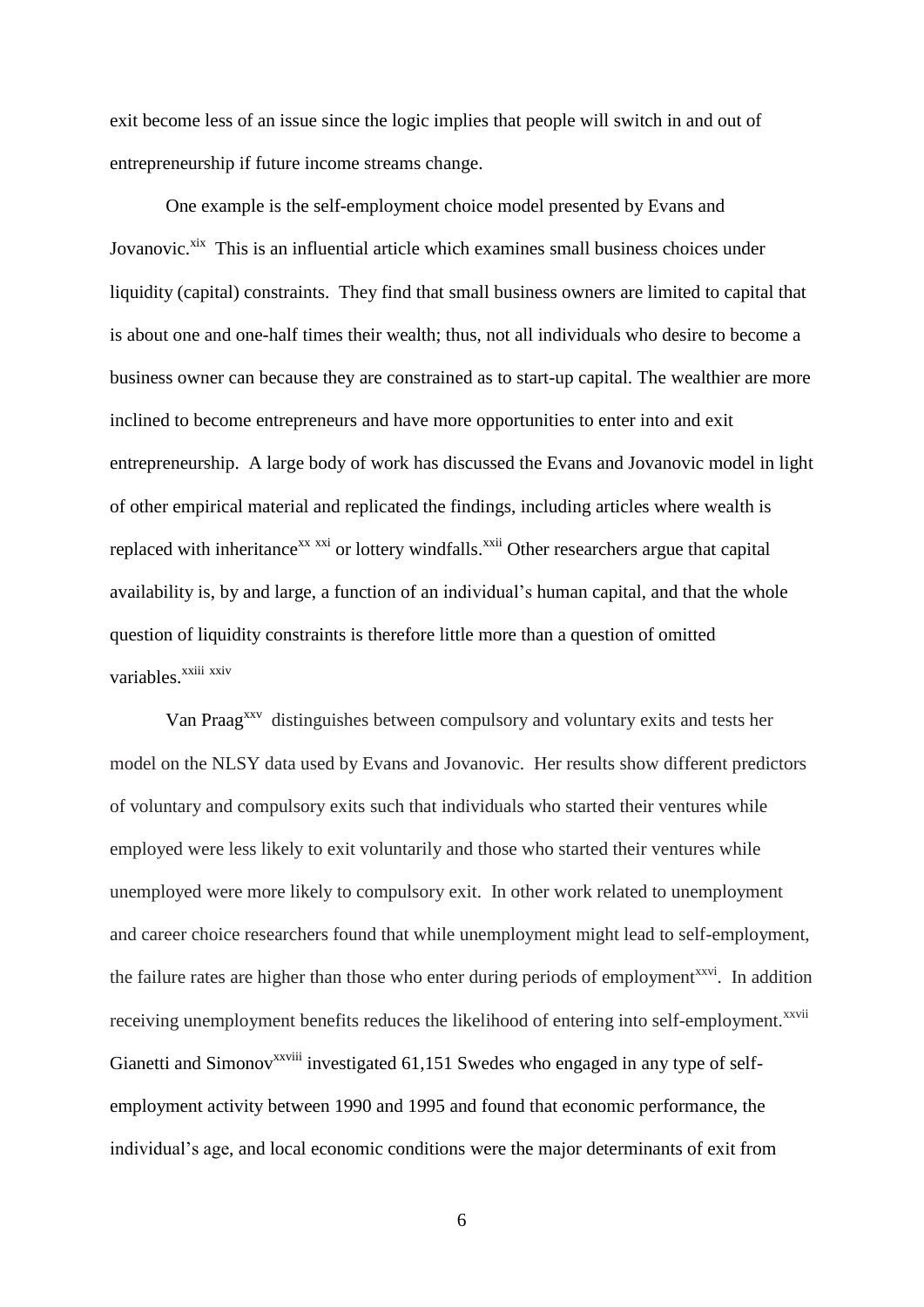entrepreneurship. To summarize, career choice economics indicates that individuals have several opportunities wherein to employ their labor and entrepreneurship is simply one alternative among many occupations; however, as noted above research has shown that career choice economics has identified some constraints to the logic (e.g. wealth, employment, age). Because individuals will make choices that maximize their life-time incomes, they may enter and exit entrepreneurship if future income potential changes. See Table 2 below which provides additional evidence and more in-depth discussion of economic career choice, organization theory and strategy, and entrepreneurship studies.

#### ------------------------------

#### INSERT TABLE 2 HERE

------------------------------

Organizational theory, strategy, and small business exit

Most research from this perspective has tended to focus on why some organizations survive while others are disbanded. To a significant extent, organizational theory overlaps with the more macro-oriented organizational ecology stream of research, an area where exit by entrepreneurs and established firms is of key concern. Although this literature has primarily focused upon the firm as the unit of analysis, in several studies the individual emerges as important as well. Several researchers<sup> $x$ xix</sup>  $x$ <sup>xxxi</sup> have explained how the pertinent question for organizational theorists – why some organizations survive while others die – can be examined through the decisions and strategic initiatives of key individuals within or outside the organization.<sup>xxxii</sup>

At the firm level, low exit rates have been positively associated with larger initial capital investment,<sup>xxxiii</sup> more employees,<sup>xxxiv</sup> greater innovativeness,<sup>xxxv</sup> and the presence of growth strategies.<sup>xxxvi</sup> xxxvii Strong and geographically-close competitors<sup>xxxviii</sup> and low switching costs<sup>xxxix</sup> are negatively related to low exit rates. For example, Cefis and Marsili<sup>x1</sup>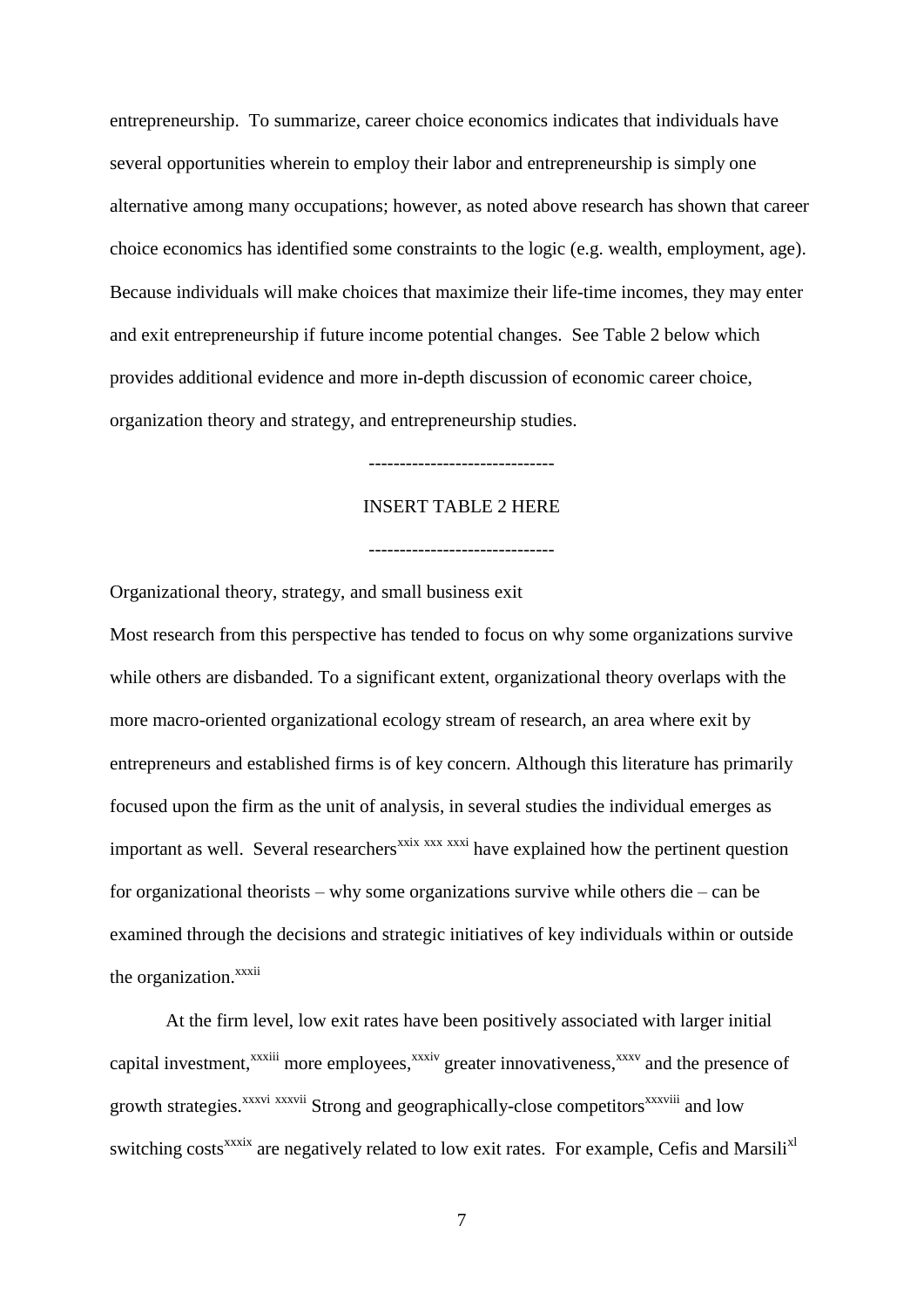demonstrate that an innovation premium exists; that is, firm survival is lowest among small, young, non-innovative firms. Among innovative firms survival of small and young firms is comparable to other size and age classes and always higher than for non-innovators. There is also ample evidence from the organization theory literature on small business exit that new firm exit rates first raise and then decline, indicating a liability of adolescence. Liability of adolescence was a termed coined by Bruderl and Schussler<sup>xli</sup> to explain their findings that new firms survive initially because of their iinitial stock of resources which they can draw upon. They argue (in contradiction to Stinchcome who favored a liability of newness), that rather than declining momotonically with age, new firms survive initially and failure rates climb during adolescence.

In addition, Mitchell<sup>xlii</sup> investigated 141 new firms and 274 diversifying entrants in seven U.S. medical product markets. Despite the preconception that new firms are more likely to failure, Mitchell found that *ceteris paribus* new firms were no more likely than diversifying entrants to exit, but that they were less likely to sell their firm. Mitchell's findings that entrepreneurs are less likely to sell their firm are interesting in that they suggest that entrepreneurs are attached to their ventures in excess of the economic value that can be earned from divesting them. Cardon et al.<sup>xliii</sup> also notes that entrepreneurs often refer to the venture as their "baby". Conversely, it is possible that less profitable firms can subsist for many years, or as in van Witteloostuijn's<sup>xliv</sup> model of organizational decline, "inefficient" firms might outlast efficient rivals". Under-performing, highly persistent firms have been referred to as chronic failures,<sup>xlv</sup> the living dead,<sup>xlvi</sup> failure-avoidance organizations,<sup>xlvii</sup> and permanently failing organizations. <sup>Xlviii</sup> DeTienne et al.<sup>xlix</sup> (2008) notes that reasons for the existence of under-performing highly persistent firms include how munificent the environment is, the organization's previous track record of success, the firm's collective efficacy, and the founders' personal investment and other options available to them.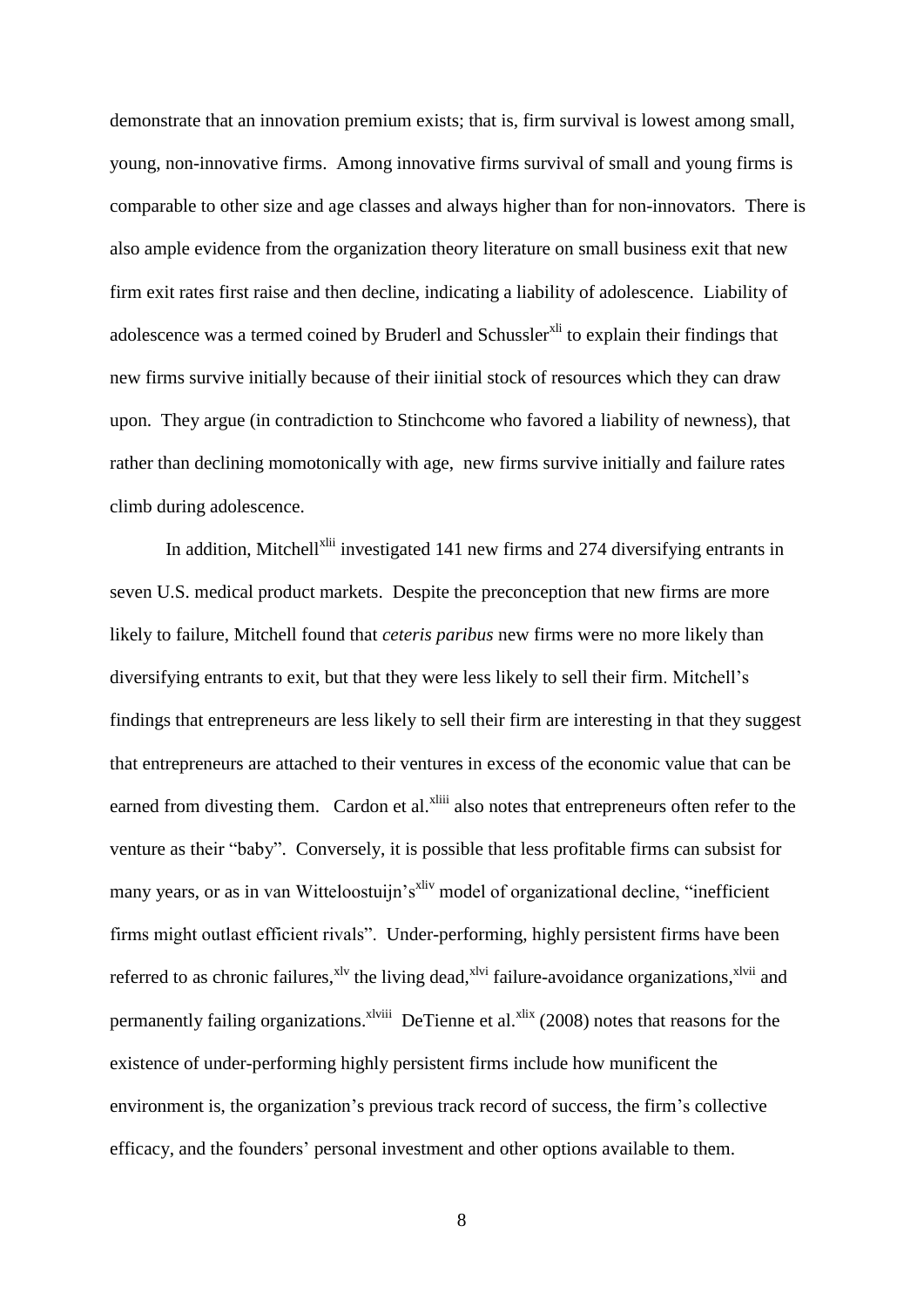Thus, we note that organization theory and strategy theories provide insights into small business exit. However, the work by the scholars noted just above indicates that organization theory and strategy alone do not provide a complete model of exit. We now turn to the current entrepreneurship literature and explore how entrepreneurship – the examination of the intersection of individuals and opportunities<sup>1</sup> – provides a different perspective on small business exit.

#### Entrepreneurship theories and small business exit

A key feature of entrepreneurship theory is that entrepreneurship occurs at the intersection of individuals and opportunities, in that entrepreneurship is generally conceptualized as individuals pursuing entrepreneurial opportunities to create new ventures.<sup>1i</sup> Several researchers have explicitly mentioned that for new ventures, the firm can be considered 'an extension' of the small business owners.<sup>Iii liii</sup> Yet, a problem in entrepreneurship research has been the lack of distinction between failure and exit, i.e., the difference between attempting to keep a business open but failing to do so, and the deliberate closure or successful sale of a business.<sup>liv</sup> Furthermore, as noted above, exit operates on several levels of analysis: for example the small business owner may exit (e.g., by selling and leaving the business) while the firm persists, signifying exit at the individual but not the firm level; or the small business owner may close the business but continue being a small business owner by starting a new business, i.e., through serial entrepreneurship.<sup>1v</sup>

The recent entrepreneurship literature shows development toward theory-driven models. For example, Shepherd et al.<sup>lvi</sup> present a micro-level theoretical model that distinguishes between 'natural' (evolutionary) and 'manageable' (strategic) mortality patterns of new firms. According to the model, survival is dependent on the firm's novelty vis-à-vis the market, its product, and its management. Mortality risk decreases as the venture's novelty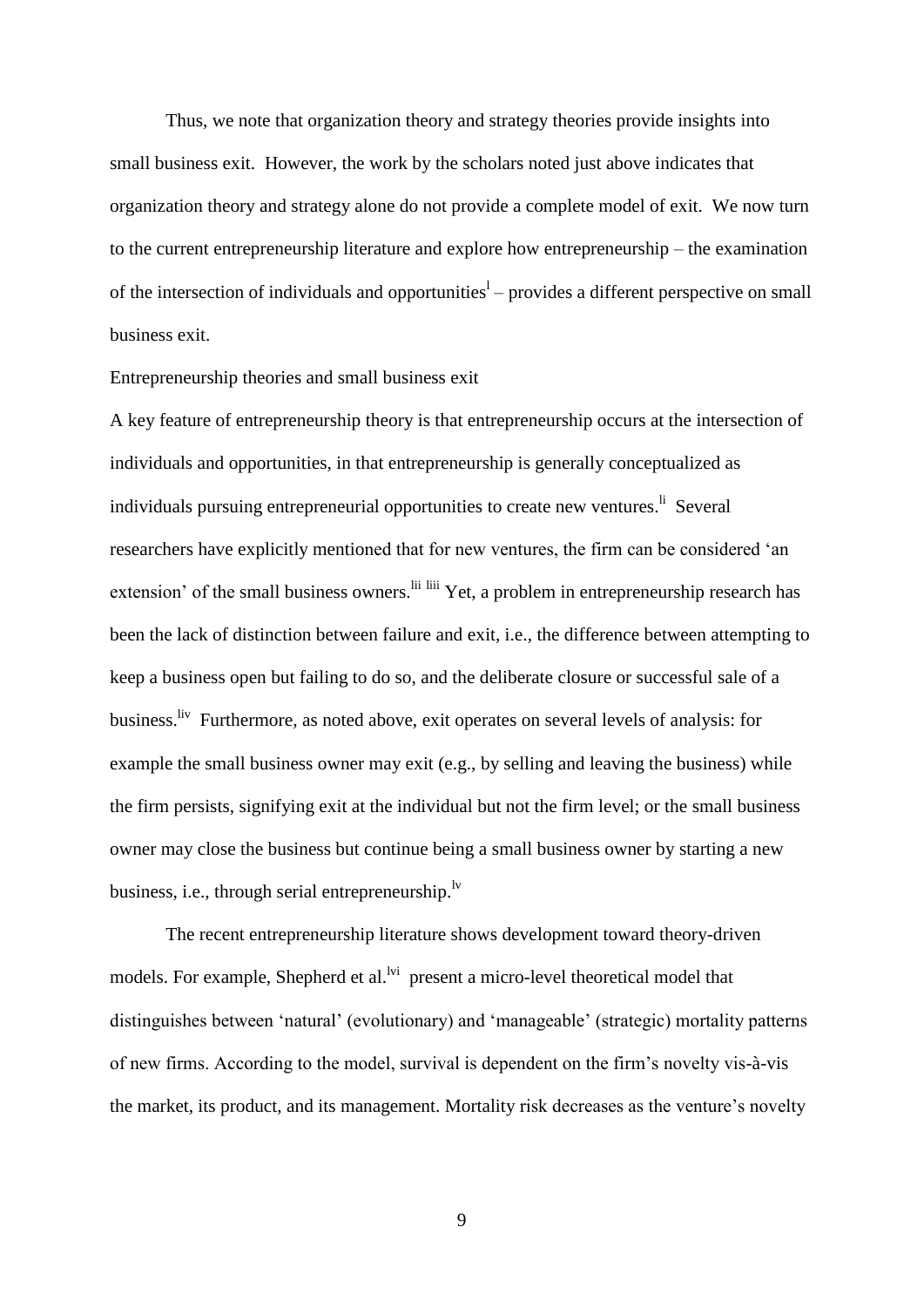in each of the three dimensions is eroded by information search and dissemination processes, or risk reduction strategies taken by small business owners.

Another theory-driven approach to new firm survival was Cooper et al.'s<sup>lvii</sup> study of 2,994 firms belonging to the National Foundation of Independent Businesses. Cooper and colleagues built a theoretical framework through the examination of human and financial capital perspectives. Their work examined how initial human and financial capital impacts three different outcomes: failure, marginal survival, and high growth. General human capital did not differentiate between the outcomes except for women were less likely than men to be involved with a high growth venture. Number of founding partners contributed to growth (but not survival) and having parents who owned a business contributed to survival (but not growth). Amount of initial financial capital contributed to both growth and survival. The predictions of Cooper and colleagues were later replicated by Dahlqvist et al.<sup>lviii</sup> on a representative sample of 7,256 new Swedish firms. Their results confirm the importance of general human capital, management know-how and industry affects on the probability of continuation among new ventures, as well as the importance of financial and general human capability on the economic performance of new firms.

Headd<sup>lix</sup> investigated perceptual measures of success among 12,185 firms in the 1996 Characteristics of Business Owners Survey, a representative sample of all U.S. firms started between 1989 and 1992. He found that after four years in business, half of all businesses had exited, however one-third of all exiting entrepreneurs considered their firm to be 'successful'. Headd also found that factors characterizing exiting firms such as lack of initial resources, started by a young entrepreneur, etc., did not differ between what the entrepreneurs themselves perceived as 'successful' or 'unsuccessful' exits. A conclusion of the study was that searching for factors associated with firm exit is less meaningful since a high proportion of exiting entrepreneurs seem to consider this a satisfactory outcome. Another conclusion was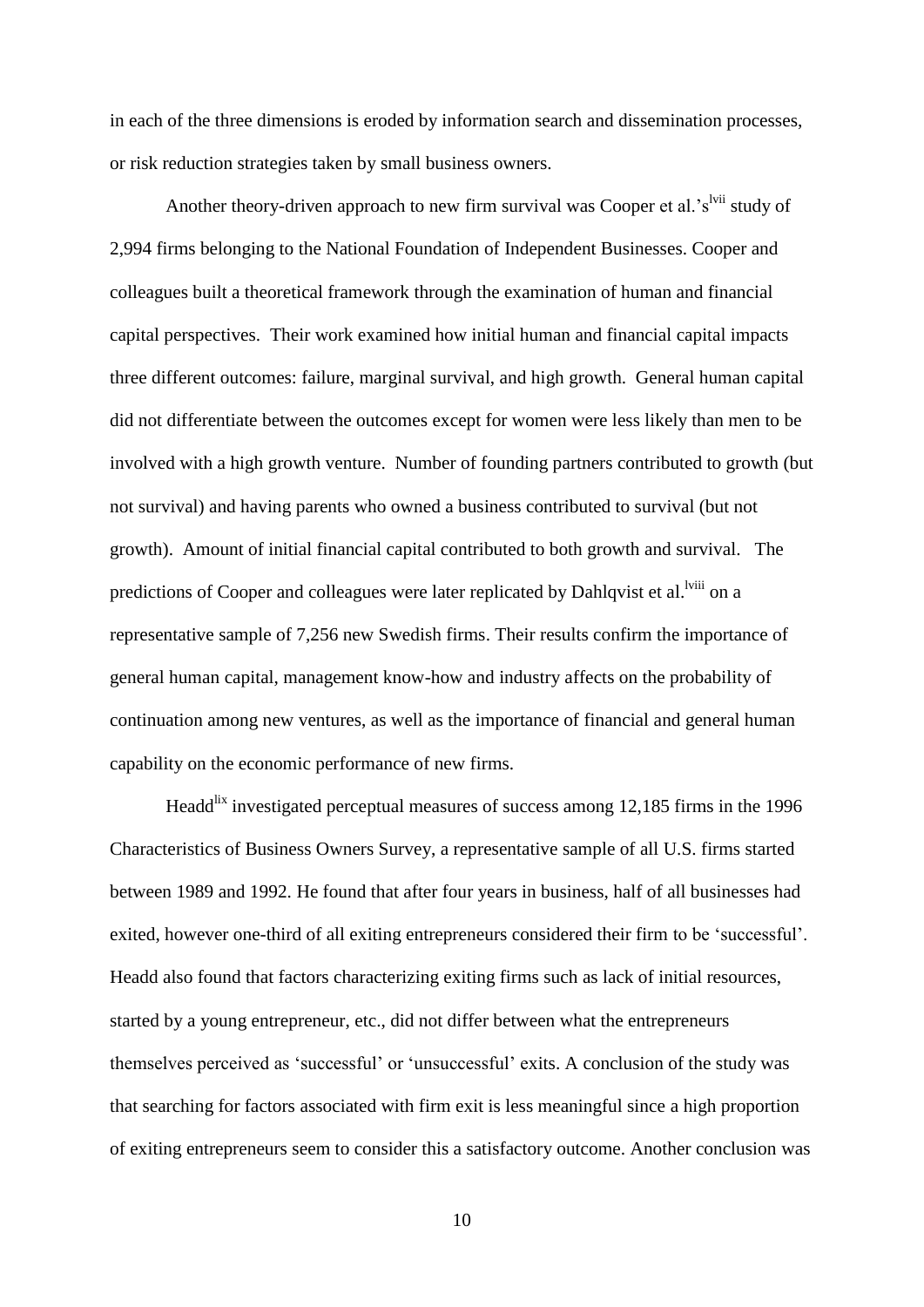that entrepreneurs' goals and time horizons at the onset of their firms are likely to diverge: some may want a life-style business; some are trying to build a high-growth firm that they can divest of in a few years, and others desire to avoid unemployment, etc. This interpretation receives support from DeTienne and Cardon's<sup> $k$ </sup> study of exit strategies among 189 entrepreneurs. They found that common human capital variables such as age, education and experience were related to what specific exit strategy the entrepreneurs envisioned; thereby concluding that entrepreneurs have different motivations and thresholds that impact their exit strategy. Another study by Wennberg et al. $\frac{1}{x}$  followed 4,463 Swedish firms started in 1994 until their culmination or until 2002 and found that the same human capital variables were also associated with the eventual exit outcome (merger, employee buy-out, liquidation, retirement).

Thus, while career choice models adopt an economic perspective and organization theory and strategy primarily adopt a firm level perspective, the entrepreneurship literature is more likely to adopt a perspective which includes the importance of the owners and how the owners (or individuals) interact with the opportunity. As Pavone and Banerjee<sup>lxii</sup> note the destiny of the firm is intimately linked to that of the owners. We are not suggesting career choice models and organization theory and strategy models are not relevant; simply that it is difficult to establish a theory of small business exit and not include the owner or founder. We now return to our sample of 31 published articles on small business exit covering each of the three theoretical perspectives, and we examine the current state of the exit literature more closely, propose research to address the gaps, and provide insights for practicing small business owners.

#### **Major themes and future research**

In this next section we identify five major themes. We believe the bulk of research in small firm exit over the next decade will (and should) focus upon these themes in order to begin to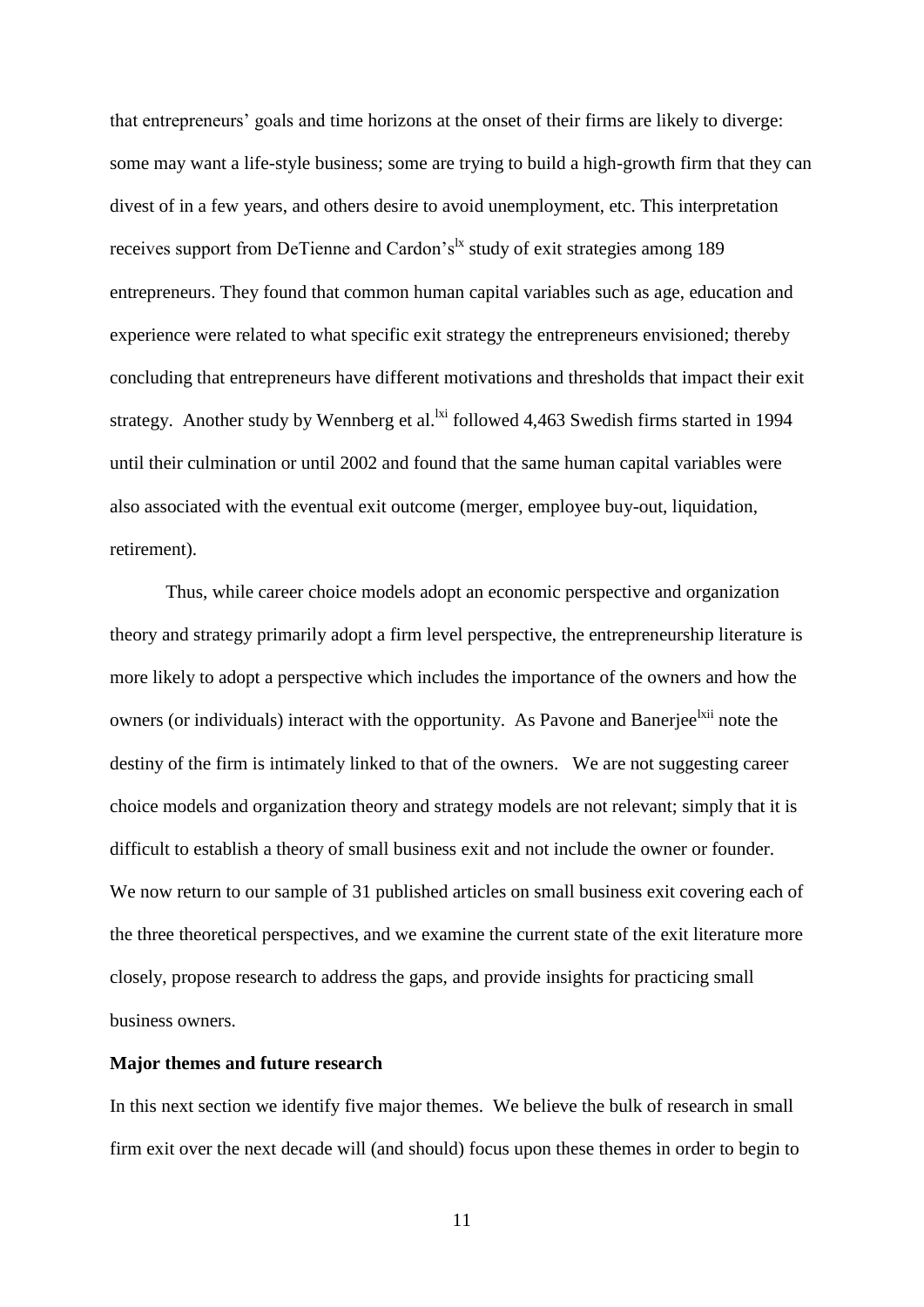develop a coherent body of knowledge that will not only increase our understanding of the phenomenon, but will also provide practical guidance. Although much of the extant research has utilized the theories outlined above, scholars will need to expand their theoretical perspectives in order to address these issues and concerns. In the paragraphs that follow we propose additional perspectives that will help scholars to better understand small business exit. The five major themes include: 1) further delineation of the exit/failure constructs, 2) exit and performance, 3) exit strategy and exit routes, 4) post-exit implications and concerns, and 5) macro- and regional implications of firm exit. See Table 2 for reference, specific level of analyses, and primary topics in the extant literature.

#### Further delineation of the exit/failure constructs

There are clear indications in the literature that exit from small business ownership is not the same as 'failure'. Bates<sup>lxiii</sup> and Headd<sup>lxiv</sup> found about one-third of discontinued business owners characterize their firms as successful at closure. Ucbasaran and colleagues <sup>lxv</sup> surveyed a representative sample of 767 entrepreneurs in Great Britain and found that among the entrepreneurs that had closed down a business, close to a third considered their last business to be "a success". In a study of Japanese small firms, Harada <sup>lxvi</sup> found that small firm exits occur because of both economic difficulties and non-economic issues such as age, gender, and type of funding. Even among distress-related exits Balcaen et al. <sup>lxvii</sup> noted that only 41% of firms exited through a court driven exit procedure (mainly bankruptcy) while 44% were voluntarily liquidated and 14% were acquired, merged or split. The difficulty is in how we "categorize" these exits. Are voluntary liquidations failures? If one sells the firm or merges with another are these failures?

Firms may exit due to many factors—some of which are related to failure and some which are not. For example, Oertel and Walgenbach<sup>lxviii</sup> show that the exit of a partner substantially decreases the survival chances of an organization and that founder exits decrease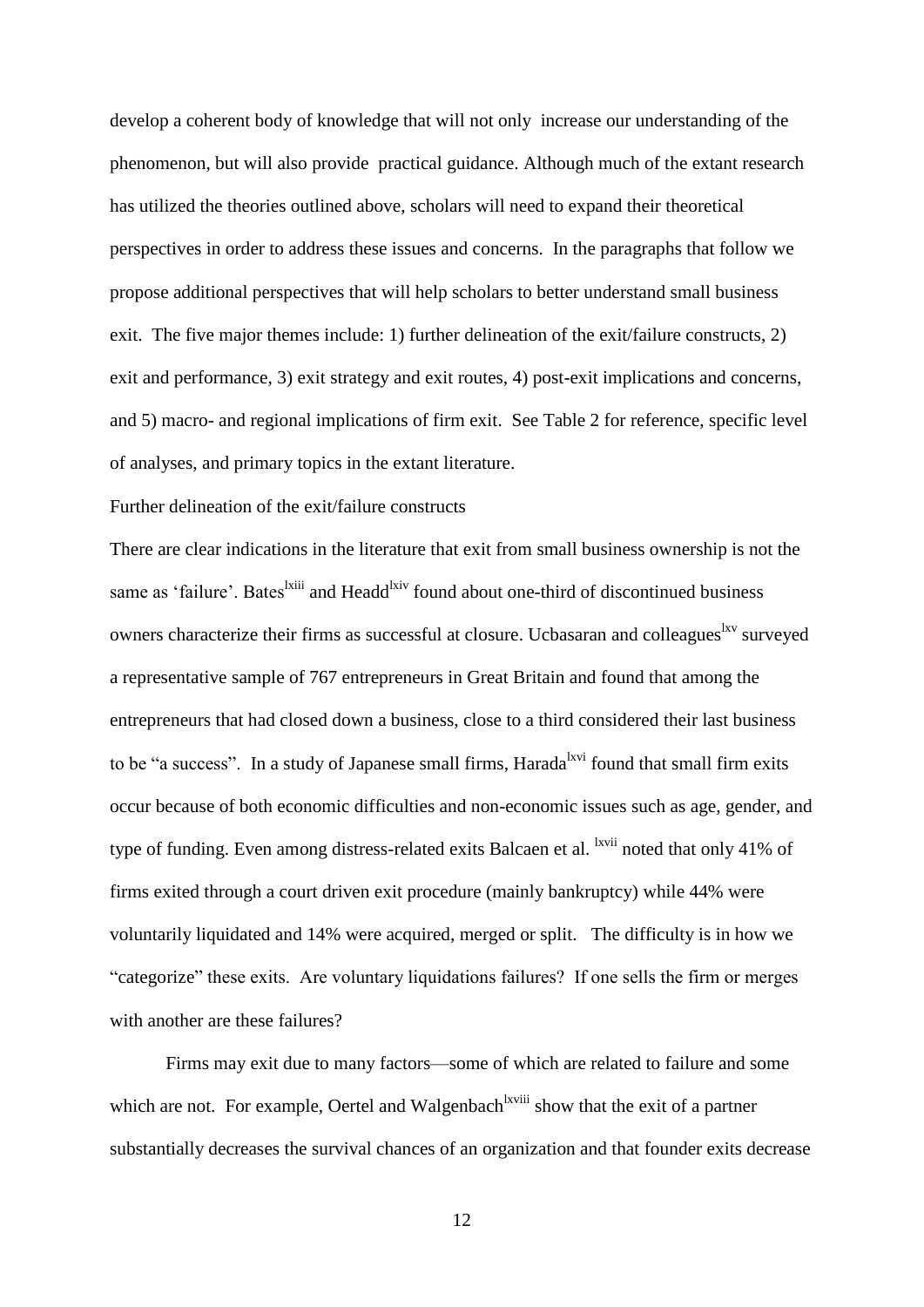survival chances of an organization more than partner exits. And clearly firms exit the market for individual related reasons such as retirement, discovery of new opportunities, death, divorce, declining interest, etc. For example, Van Praag<sup>lxix</sup> found that age of the small business owner, industry experience, and starting a venture while employed reduces the risk of both compulsory and voluntary exit. However, starting a venture while unemployed increases the risk of both types of exits. And Harhoff et al.'s<sup>lxx</sup> study of 11,000 West German firms suggests that firms with owners approaching retirement have high incidence of voluntary exits. These and other findings indicate that failure and exit are two distinct concepts; yet, the guiding assumption in the bulk of the literature is that the disappearance equates with failure. Through in-depth case studies, qualitative inquiry, and ultimately large empirical studies this area of research is ripe with possibilities for researchers. For small business owners this research provides a welcome respite from the majority of articles which have assumed that exit equates with failure. Certainly exit rates are high in the new or adolescent phase of the venture, but this could be construed as a positive outcome as many small business owners have voluntarily exited the firm. Greater understanding of the conditions and decisions that lead to failure and exit will be highly beneficial for small business owners.

#### Exit and performance

A key finding in our literature review is that initial resources and current performance of a small firm are strong factors shaping the involuntary exit decision. For example, Becchetti and Sierra<sup>lxxi</sup> find the degree of relative firm inefficiency has significant power in predicting bankruptcy. Customers' concentration, strength, and proximity of competitors also contribute to bankruptcy. While this fact is hardly surprising, it does indicate the importance for future work in disentangling the effect of performance from that of other factors. Empirical studies need to control for current earnings if they are to say anything about exit, or preferably, use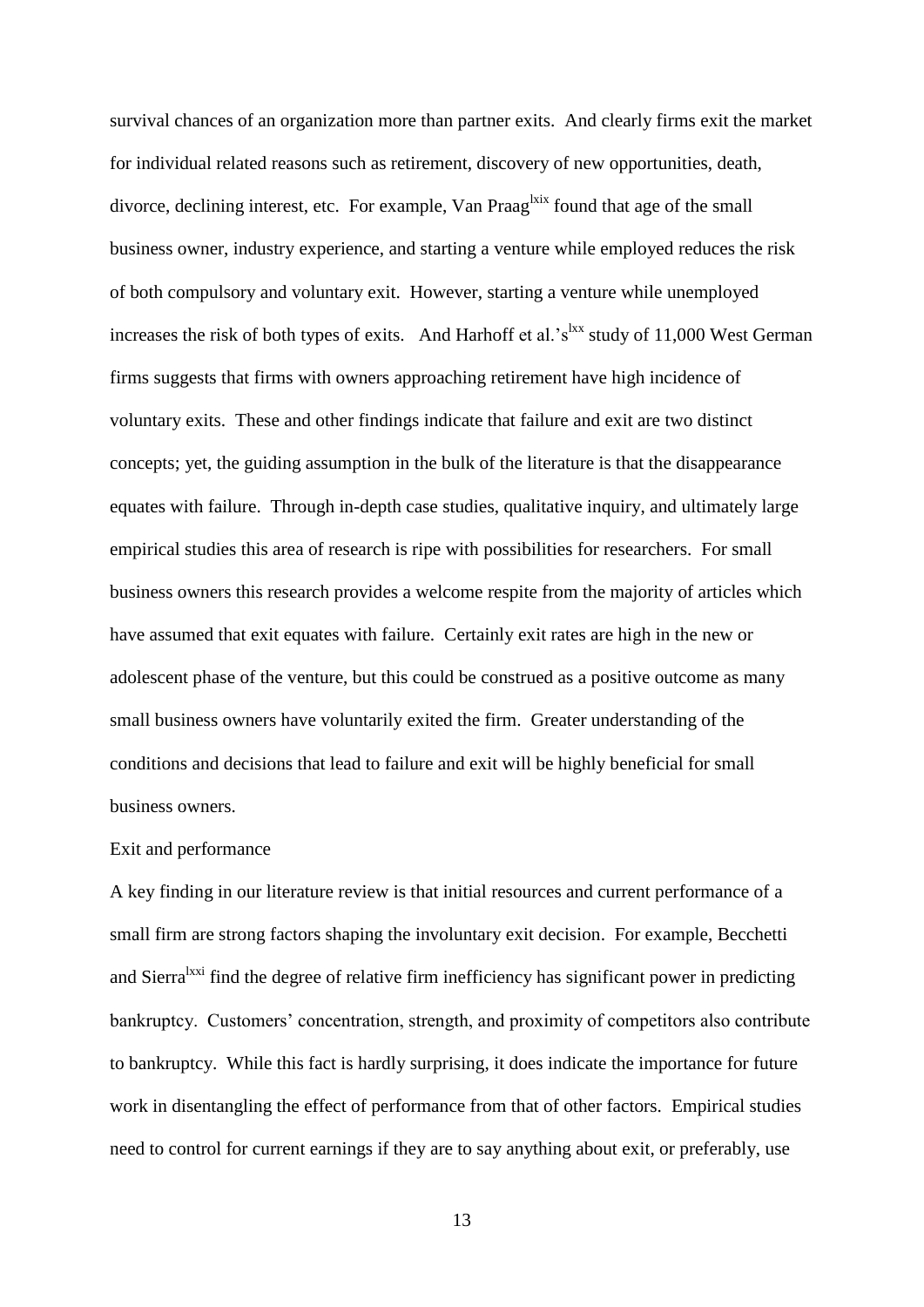some type of decomposition analyses or simultaneous estimation technique to ascertain the true determinants of exit. A study using such a simultaneous technique is the previously noted work of Gimeno et al.<sup>lxxii</sup> who outlined and tested a threshold model of firm continuation. According to this model, a venture is terminated due to lack of performance below a critical threshold. Gimeno and colleagues point to a number of limitations with their original study that future work should address. Since their study was very broad, spanning all types of businesses in all industries all over the U.S., the results might have been affected by unobserved heterogeneity. This would be remedied by controlling for more specific institutional or environmental effects. For example, researchers might consider sociogeographic or cultural factors, or consider testing the model on a single industry or population of entrepreneurs. In addition, the Gimeno et al. study measured economic performance as money taken out of a firm. This did not allow the study to distinguish between low performance and entrepreneurs that reinvest most of their profit to foster future growth and profitability. Here we've noted a few, of the many, research opportunities regarding entrepreneurs' performance threshholds.

In another study, Wennberg et al. <sup>Ixxiii</sup>demonstrated that both successful and unsuccessful firms exit the market. However, many questions remain to be answered. For example, Wennberg and Wiklund<sup>1xxiv</sup> found in their study of 25,529 Swedish knowledgeintensive firms that 78% of sold firms performed above the population average. They termed these seemingly successful sell offs 'exit by success'. In the literature to date, there are still no investigations of the firm founders of such firms post-sell off. How is the financial net worth of these individuals compared to before they started their firms? And in subjective terms, do these individuals evaluate their sold firm as 'personal success' or 'personal failure'<sup>lxxv</sup> and what are the factors associated with such evaluations?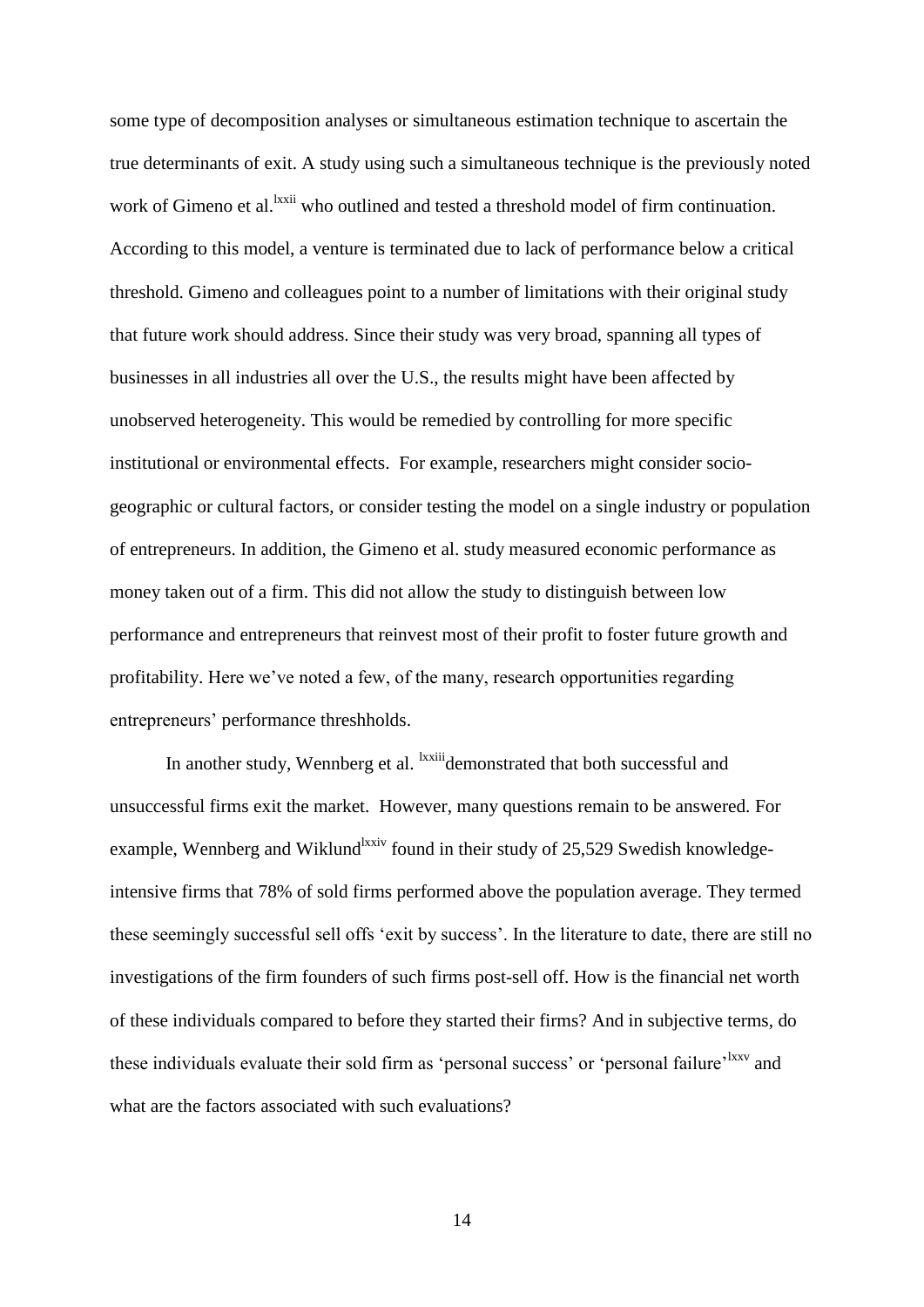Bates suggests that a key reason for choosing to discontinue a successful firm is the availability of alternative opportunities. These might include creation of a new venture, returning to wage employment, returning to education, or a multitude of other potential opportunities. We have very little understanding of these factors and why entrepreneurs might leave a successful venture. Is it simple boredom? The need for a challenge? The need to contribute to society in a different manner? The desire to create rather than to manage? Family issues? Partnership conflict? Or could the reasons be related to institutional factors (potentially unobserved by the layman) such as increasing regulatory impact, globalization, or changes in tax laws?

#### Exit strategy and exit routes

Several recent studies have examined exit routes. In particular the literature discusses Initial Public Offering (IPO), acquisition, employee buy-out, management buy-out, family succession, independent sale, liquidation, and discontinuance. <sup>Ixxvi</sup> lxxvii lxxviii lxxix For example, Cumming<sup>lxxx</sup> related venture capital control rights to two types of exit: IPO and acquisition. The research by Balcaen et al. <sup>Ixxxi</sup> examined rates of different types of exit including bankruptcy (41%), voluntary liquidation (44%), acquisitions and mergers (14%). Ryan and Power<sup>lxxxii</sup> examined actual exits in Ireland and Scotland and found family succession accounts for 35% of exits in Ireland (22% in Scotland); sale of the firm accounts for 49% of exits in Ireland (66% in Scotland); and shutdown accounts for 16% of firms in Ireland (12% in Scotland).

Clearly, there are country-level differences; however, it is also important that scholars clearly state what is meant by the terms used in the literature. Does the term "shutdown" used by Ryan and Power have the same meaning as voluntary liquidation used by Balcaen et al.? In order to do cross-country comparisons we must, where possible, develop standard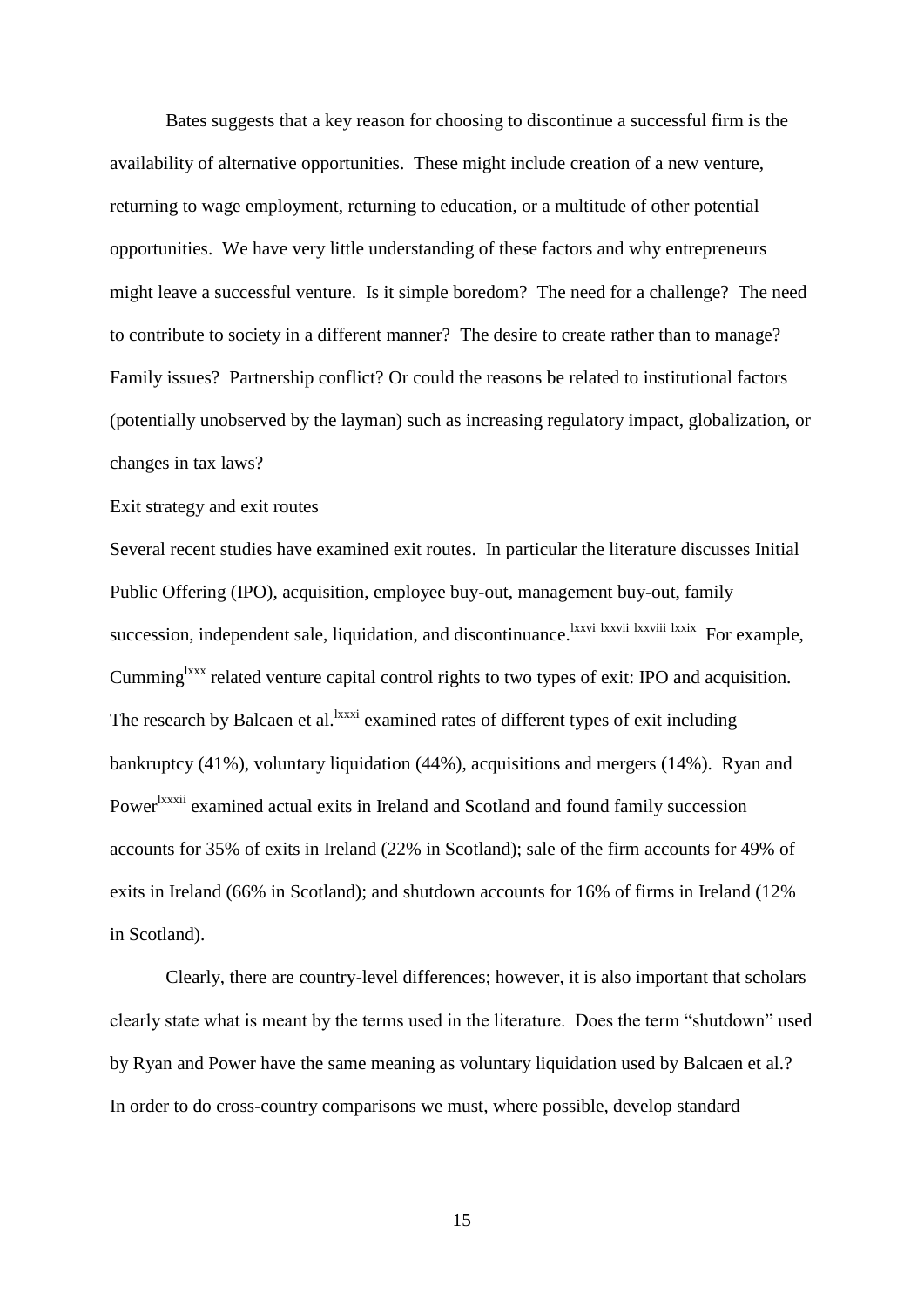terminology. In addition, as the world-wide economic situation changes, new modes of exit (e.g. partial exits, private equity) are emerging.

Furthermore, there has been a call to better understand exit strategies. For example, in their study of U.S. firms in the electrical measurement and surgical medical instruments DeTienne and Cardon<sup>lxxxiii</sup> (2012) examined a range of possible exit strategies including liquidation, independent sale, family succession, employee buy-out, acquisition, and IPO and found entrepreneurs have different exit strategies based on previous entrepreneurial experience, industry experience, age, and education level.

DeTienne et al.  $x_{\text{xx}}$  examined the same exit strategies in their 2013 study of U.S. firms in plastic products and software industries and found perceived innovativeness of an opportunity, motivational considerations, decision-making approach, and team size impacts the choice of exit strategies. These studies suffer from single industry and single country limitations, but the arguments surrounding the importance of exit strategies as well as their findings that differences exist for individuals and firms with differing exit strategies is interesting. Their argument for studying exit strategies (as opposed to actual exit) revolves around the idea that if an exit strategy develops early in the life of the firm it may drive future firm development and thus have an impact on the entire entrepreneurial life cycle. The question is does the exit strategy drive the future development of the firm? Does it impact the accumulation of initial resources thereby imprinting the firm in such a manner as it is less receptive to change? For example, if the small business owner makes a decision early in the life of the firm that family succession is his or her exit strategy, does that impact other exit possibilities? What if no successor emerges or the intended successor is not interested? Can the firm change exit strategies? What limitations might it encounter? Not only are these practical questions, but may also have impact on the entire entrepreneurial process. Post-exit implications and concerns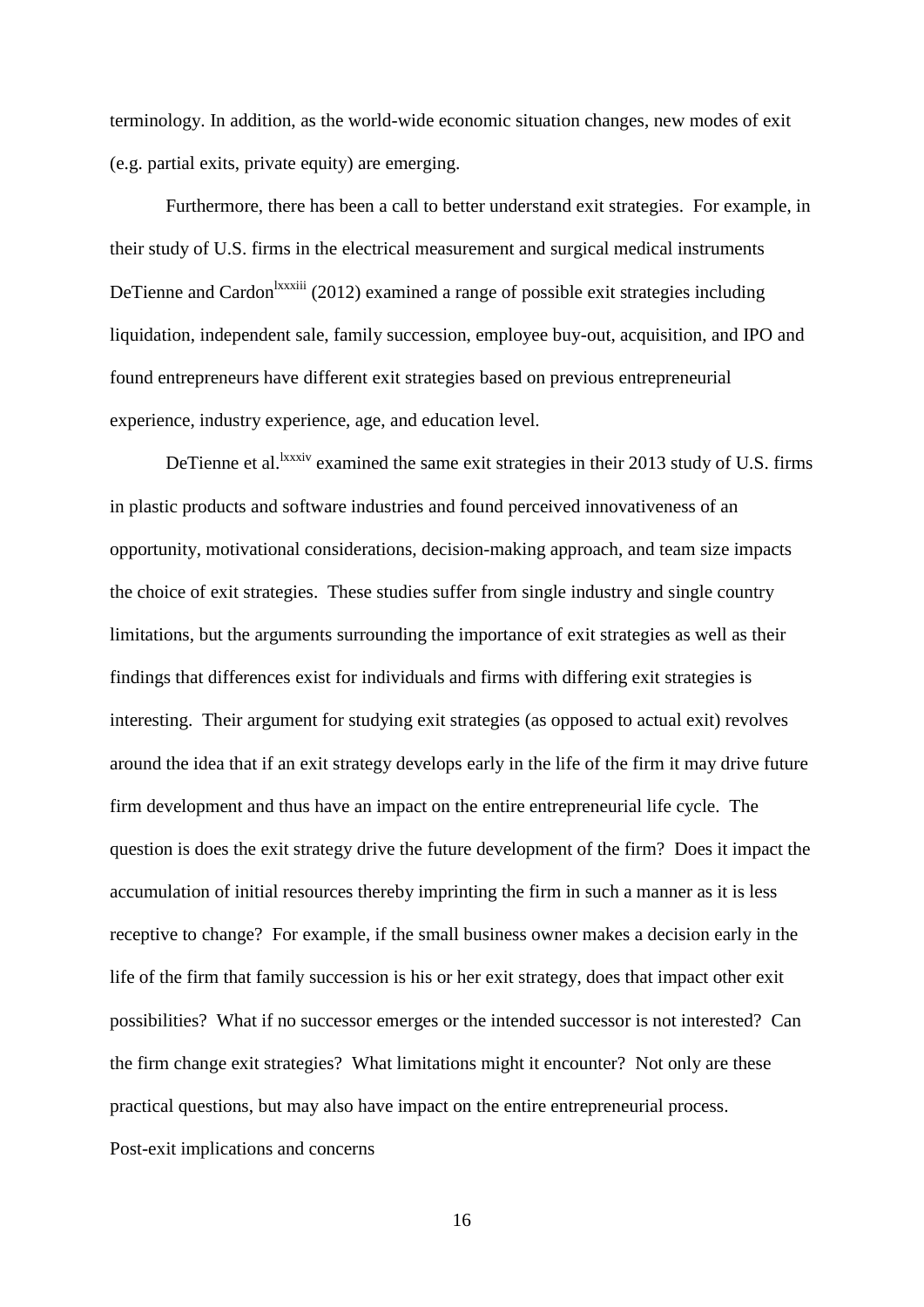An additional area of research that has had little attention in the literature is the question of what happens after the exit. Although there has been literature that examines the effect of founder exit or succession on the firm, very little of this work has been conducted with the small firm (see Wasserman<sup>lxxxv</sup> for an exception) and almost none has examined the impact on the small business owner. These issues can range from personal identity issues (who am I without the firm, what do I do now?) to the impact of the small business owner's new wealth (do I reinvest in other start-ups, begin again, share with family members, or invest in other investments?). In their study of how exits relate to subsequent engagement, Hessels et al.<sup>lxxxvi</sup> found that a recent exit increases the probability of being involved at multiple levels of entrepreneurial engagement. They also found that the probability of re-engagement in entrepreneurship after the exit is higher for males, for persons who know an entrepreneur, and for persons with a low fear of failure.

Shepherd's<sup>lxxxvii</sup> research into grief after failure may provide important theoretical considerations for the exited small business owner as well. Do small business owners who exit their business grieve? How is this grief different than that for a failure? Are their other emotions related to the exit? Kushnir<sup>lxxxviii</sup> (1984) claimed that individuals from dissolved businesses have stronger feelings of inequity and anxiety, and more disagreement with and aggression toward the partner. The tendency exists to blame an ex-partner for failure. To further this line of research, scholars might draw upon theoretical perspectives in sociology and psychology which examine the results of dramatic changes in a person's financial situation (e.g. winning the lottery or inheritance) to explore exit. Is harvesting a venture different from other inflows of cash? Does it matter that the small business owner has invested time, money, and energy into the investment?

In addition to small business owner implications from firm exit, there may also be implications at the industry (e.g. how does exit of a single firm affect the competitive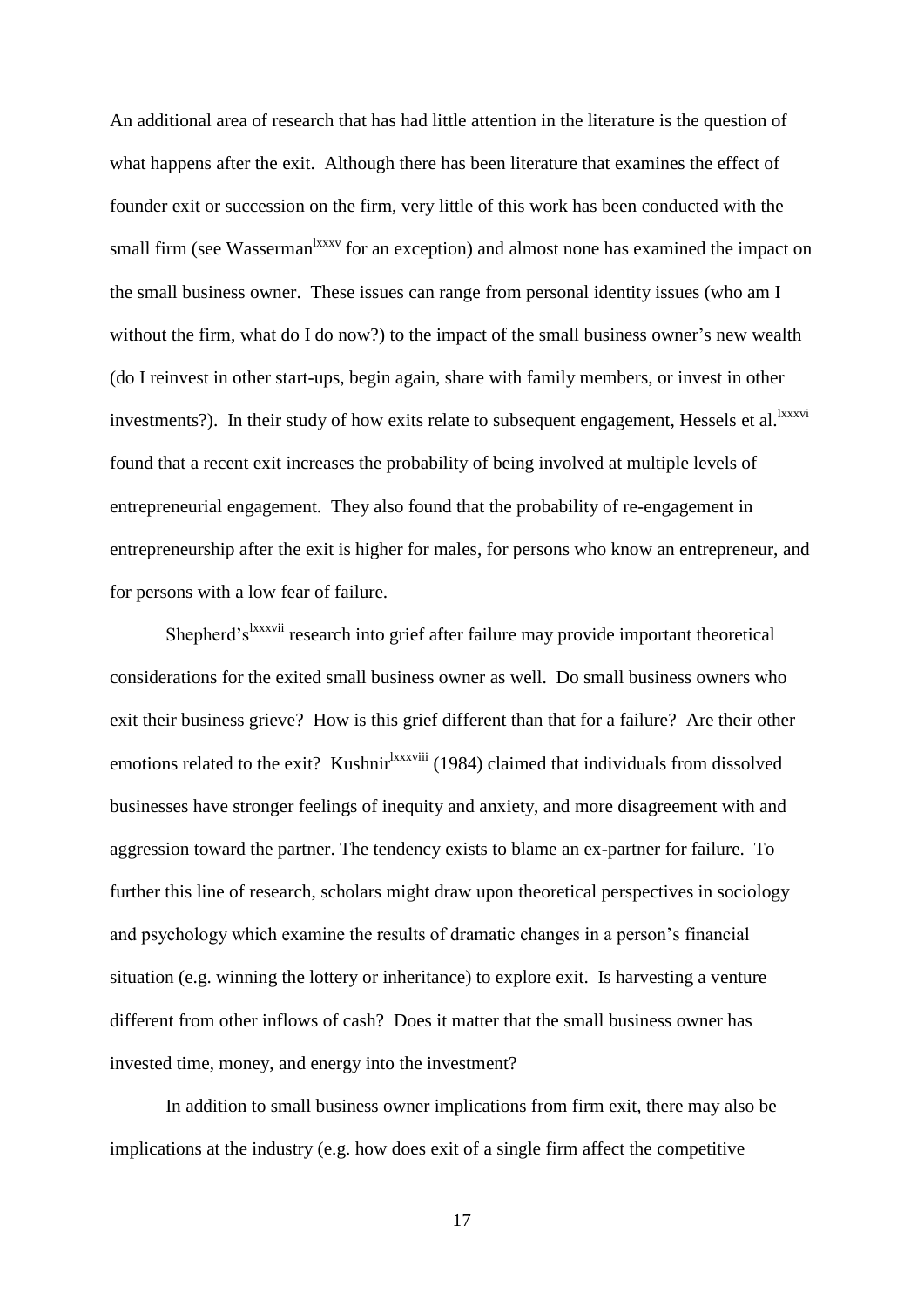landscape); the economy (e.g. how does exit impact unemployment); and societal-level outcomes (e.g. how does an exit impact philanthropic efforts). We address these issues in this next section.

Macro- and regional implications of firm exit

Our review suggests that exit rates are strongly tied to overall economic conditions. Everett and Watson<sup>lxxxix</sup> (1998) explored the impact of macro-economic factors on small business mortality and found that economic factors are associated with between 30% and 50% of small business failures, depending on the definition of failure used. Failures are positively associated with interest rates (failure as bankruptcy) as well as unemployment (failure as discontinuance). Buehler et al.<sup>xc</sup> studied geography and macroeconomic conditions in Switzerland and found that bankruptcy is lower in the central municipalities and in regions with favorable business conditions (lower corporate taxes, lower unemployment and high public investment). This research has important implications for policy makers and entrepreneurs.

For policy makers, it is important to understand the impact of decisions to "incentivize" entrepreneurs. Rather than policies that have an impact in the long run (e.g. receiving a tax credit on the next year's tax return), policy makers might be more inclined to develop policies which create new small businesses and allow for small business expansion in the short term (such as lowering corporate taxes or making capital available). For small business owners this research points out the importance of locating in areas with favorable business climates and in areas with an entrepreneurial infrastructure. While this decision is fairly obvious in a country such as the United States where each state, and even municipality, has differing tax laws, incentive programs, and infrastructure, this decision is more complicated in countries wherein policy decisions are made by a single governing body. For example, in the United States an oil discovery company may choose to locate in Texas,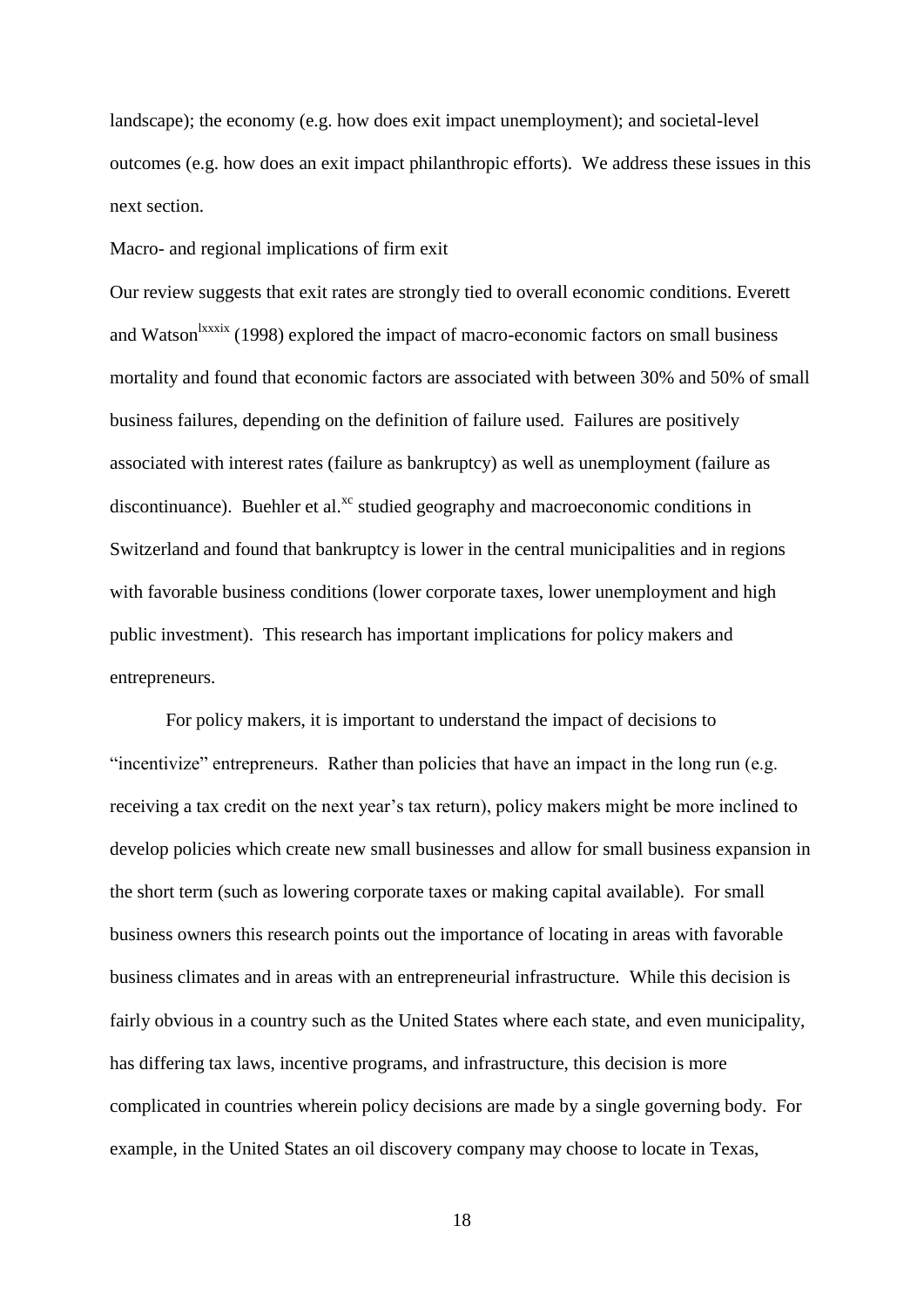Oklahoma, or North Dakota due to tax laws, incentives, regulation and entrepreneurial infrastructure rather than in California, Oregon, or Michigan (which likely have oil and gas reserves as well) but significant regulation and high taxes.

However, in the long term firm exits may also hold implications for societal-level outcomes. Mason and Harrison<sup>xci</sup> studied five successful Scottish entrepreneurs that had used their newly acquired wealth, together with their network and business experience, to engage in other entrepreneurial activities, notably starting new business ventures, investing in other businesses, and philanthropic efforts. Aviad and Vertinski<sup>xcii</sup> investigated all Canadian plants in the foodstuffs and manufacturing sectors in 3,908 local Census Subdivisions (small geographical areas) from 1983 to 1998. They found that the exits of older firms increase entry rates of new firms, and that on average, new entrants were more productive. Although Hoetker and Agarwal<sup>xciii</sup> (2007) find that exit impairs the ability of other firms to draw on knowledge generated by the firm, firm exits provide spillover benefits to other firms. These three initial studies indicate that exit could positively impact new firm creation, funding availability, philanthropic donations, and the competitive landscape. We look forward to similar studies which examine potential positive implications of exit.

#### **Conclusions**

According to Priv $Co^{x\text{civ}}$  (a major source for business and financial data on major, nonpublicly traded corporations) private worldwide middle-market exits (i.e., those between \$2 million and \$500 million) reached \$805 billion in 2011. In addition, due to a latent supply of baby boomer businesses coming into the market, the improving economic climate, increased buyer demand due to recovering stock portfolios, and the slowly improving lending situation, there will be a significant increase in the number of exit transactions over the next decade.<sup>xcv</sup> <sup>xcvi</sup> Yet, as scholars, our understanding of this phenomenon is clearly deficient.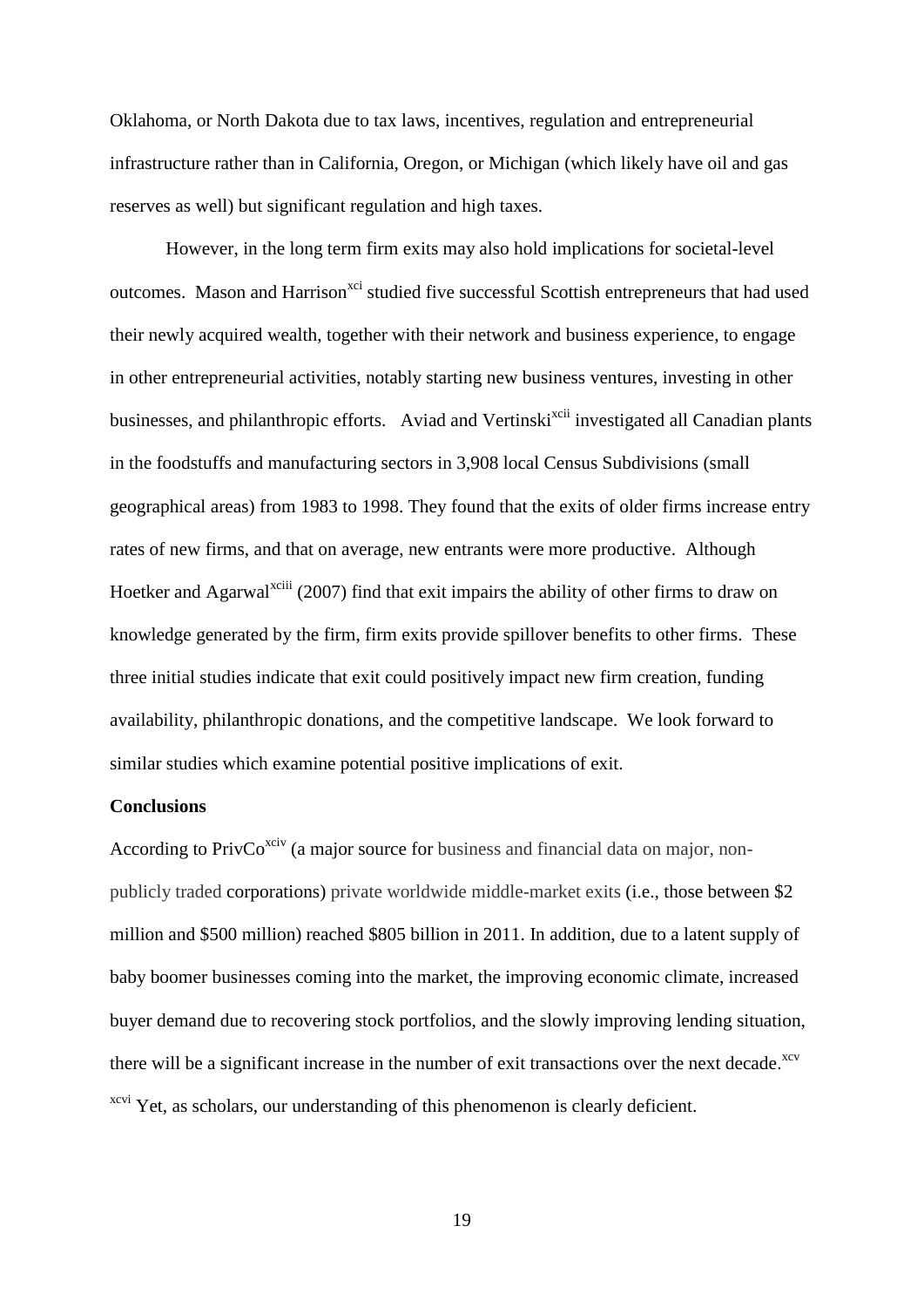In this chapter we have outlined different theoretical perspectives on small business exit, and described the evidence from various empirical studies. We have argued that exit is a multi-faceted phenomenon spanning different levels of analysis. The empirical studies have amassed a number of research findings that seem to be consistent across different countries and contexts. Yet, there are still several inconsistencies in the findings. Many of these could be the result of confusion in the interpretation and specification of the dependent variable of scrutiny (exit), ad-hoc usage of theoretical predictors from different levels of analyses, and researchers relying on survey data with underreporting biases. Our review points toward several interesting paths for future research, including further delineation of the exit/failure constructs, exit and performance, exit strategy and exit routes, post-exit implications and concerns, and macro- and regional implications of firm exit. It is our desire that future research will begin to disentangle the existing research and future scholars will embark on this interesting and timely field of study.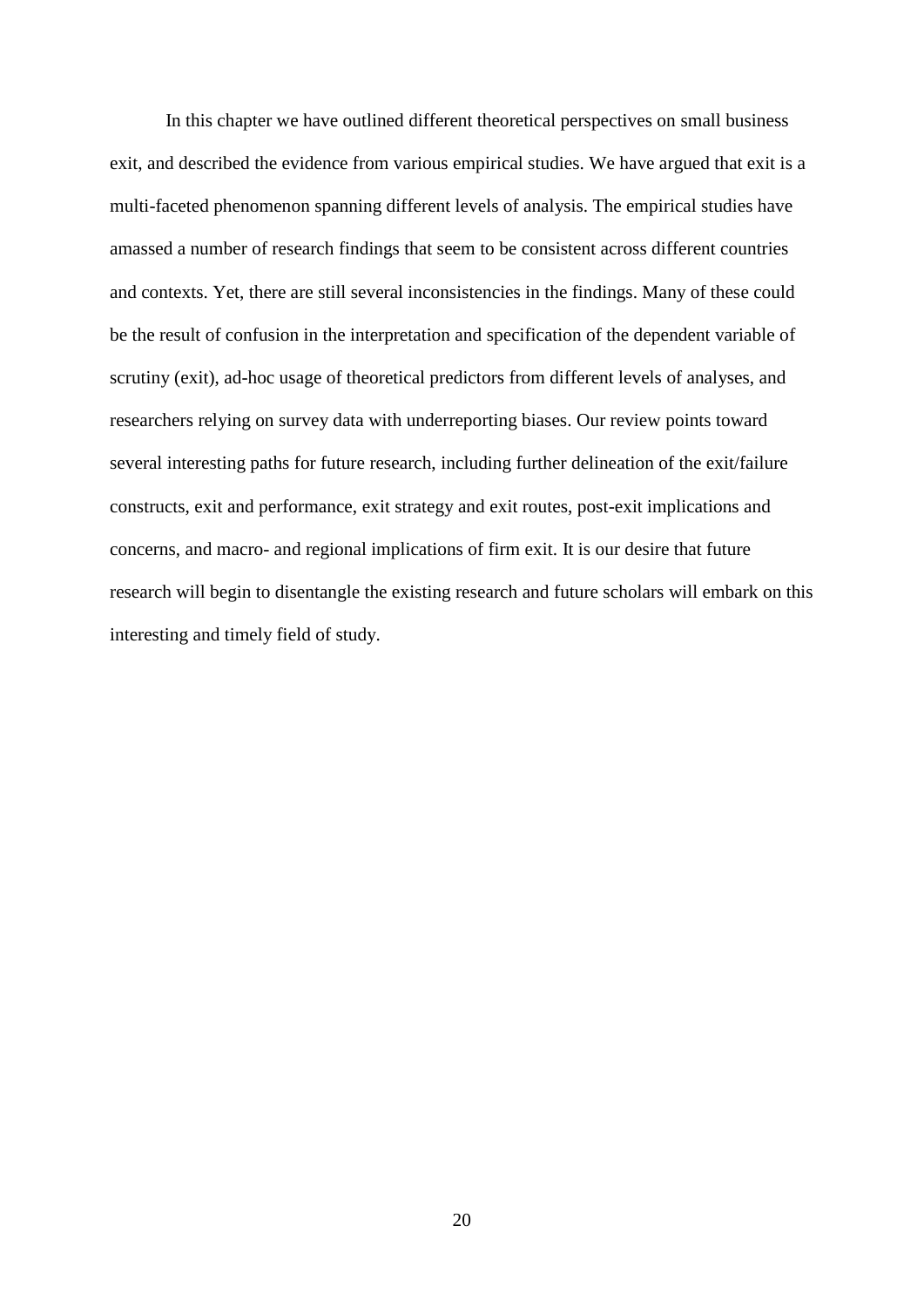## **Table 1: Theoretical perspectives on exit**

| Research area                                                 | Level of<br>analysis | <b>Key assumptions</b>                                                                      | <b>Key contributions</b>                                         |
|---------------------------------------------------------------|----------------------|---------------------------------------------------------------------------------------------|------------------------------------------------------------------|
| <b>CAREER CHOICE</b><br><b>ECONOMICS</b>                      | Individual           | Exit is a swift decision - labor<br>can be employed elsewhere                               | Entrepreneurship is a<br>choice among alternative<br>occupations |
| ENTREPRENEUR   Individual /<br><b>SHIP</b>                    | Firm                 | Firms are founded by<br>individuals or teams with<br>volitional control of their<br>venture | The individual-firm<br>interface is important                    |
| <b>STRATEGY &amp;</b><br><b>ORGANIZATION</b><br><b>THEORY</b> | Firm                 | Focus on exit as failure -<br>organizations are resource<br>dependent entities              | Exit is often preceded by<br>failure-avoiding<br>strategies      |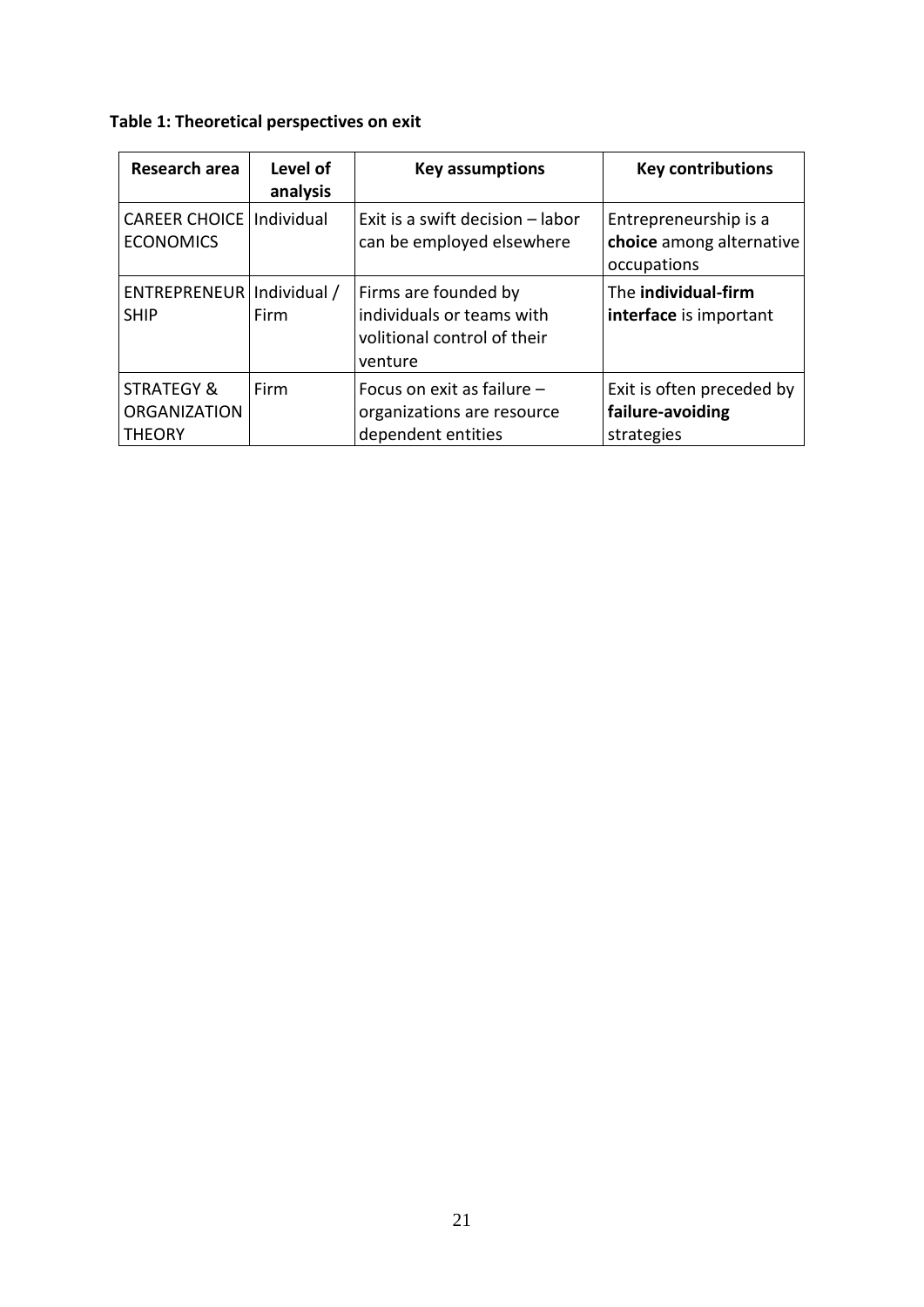### **Table 2: Prior studies on small business exit—from 1984 to 2013**

| Reference       | <b>Primary Topic</b>            | Level of        | <b>Findings</b>                                                | <b>Theoretical</b>   |
|-----------------|---------------------------------|-----------------|----------------------------------------------------------------|----------------------|
|                 |                                 | <b>Analysis</b> |                                                                | <b>Perspectives</b>  |
| Kushnir, 1984   | Social-Psychological factors    | Individual      | Individuals from dissolved businesses have stronger feelings   | Entrepreneurship     |
|                 | (equity, mood, evaluation of    |                 | of inequity and anxiety, and more disagreement with and        |                      |
|                 | self and partner, level of      |                 | aggression toward the partner. Tendency exists to blame        |                      |
|                 | agreement) associated with      |                 | ex-partner for failure. Most prominent reasons given for       |                      |
|                 | the dissolution of business     |                 | the dissolution were inequity and personality                  |                      |
|                 | partnerships                    |                 | incompatibility.                                               |                      |
| Ronstadt,       | Studies ex-entrepreneurs who    | Individual      | Financial reasons, 31%, Venture reasons 15%,                   | Career Choice /      |
| 1986            | have returned to work force.    |                 | Personal/Family reasons 11%. All other exits (41%) were a      | Entrepreneurship     |
|                 |                                 |                 | combination of the above.                                      |                      |
| Schary, 1991    | Probability and type of exit. A | Firm            | Results suggest that type of exit is not related to            | Strategy /           |
|                 | firm may leave an industry in   |                 | profitability, there is some heterogeneity across forms of     | Organization         |
|                 | at least three ways: through    |                 | exit, and information about firm characteristics alone is not  | Theory               |
|                 | merger, vol liq, or bankruptcy. |                 | sufficient to predict all forms of exit.                       |                      |
| Bruderl, Preis- | Factors that influence the      | Individual      | Both individual and firm characteristics important             | Strategy/            |
| endorfer, &     | mortality of 1849 new           | Firm            | determinants of business survival.                             | Organization         |
| Ziegler, 1992   | businesses in Germany           |                 |                                                                | Theory               |
| Holtz-Eakin,    | Why do some individuals         | Individual      | The effect of an inheritance raises probability of survival by | <b>Career Choice</b> |
| Joulfaian,      | survive as ents and others do   |                 | about 1.3% points. For those that survive an inheritance is    |                      |
| &Rosen, 1994    | not? Do liquidity constraints   |                 | associated with nearly 20% increase in sales.                  |                      |
|                 | increase failure?               |                 |                                                                |                      |
| Gimeno,         | Why do some firms survive       | Firms           | Individuals with low performance thresholds may choose to      | Entrepreneurship     |
| Folta, Cooper,  | while other firms with equal    | Individual      | continue their firms despite comparatively low                 |                      |
| & Woo, 1997     | economic performance do not     |                 | performance.                                                   |                      |
| Sullivan,       | The motives behind managers'    | Individual      | Motives toward voluntary liquidation related to firm           | Economics /          |
| Crutchley, &    | choice towards voluntary        |                 | distress, agency conflicts and potential for shareholder       | Strategy / Career    |
| Johnson, 1997   | liquidation                     |                 | gain.<br>22                                                    | Choice               |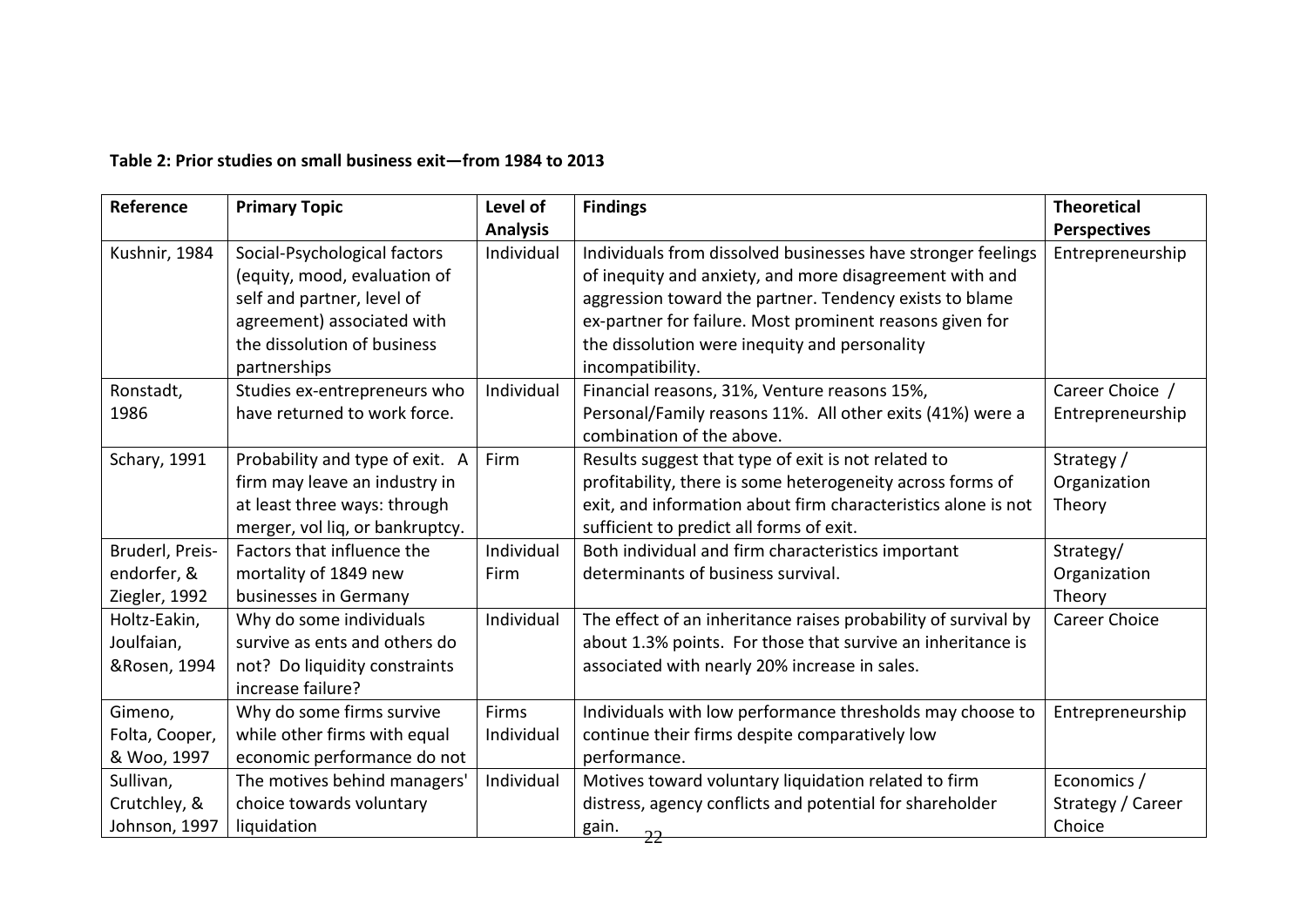| Everett &       | Explores the impact of macro-  | Firm       | Econ. factors are assoc. with between 30%-50% of small         | Strategy /           |
|-----------------|--------------------------------|------------|----------------------------------------------------------------|----------------------|
| Watson, 1998    | economic factors on small      |            | business failures, depending on the definition of failure.     | Organization         |
|                 | business mortality.            |            | Failure pos. assoc. with interest rates (failure as            | Theory               |
|                 |                                |            | bankruptcy) and unemployment (failure as discontinuance),      |                      |
|                 |                                |            | lagged employment rates (failure as to prevent further         |                      |
|                 |                                |            | losses) and with current and lagged retail sales.              |                      |
| Harhoff, Stahl, | Relationship between legal     | Firms      | In all sectors firms under limited liability have higher       | Strategy /           |
| & Woywode,      | form, firm survival and growth |            | growth and higher insolvency. Firms with owners approach       | Organization         |
| 1998            | in 11,000 West German firms.   |            | retirement have high hazard of voluntary liquidation           | Theory               |
|                 |                                |            |                                                                |                      |
| Pennings, Lee,  | Examines the effect of human   | Individual | Industry tenure, firm tenure, social capital all negatively    | Strategy /           |
| &Van            | and social capital upon firm   | Firm       | related to firm exit                                           | Organization         |
| Witteloostuij   | dissolution                    |            |                                                                | Theory               |
| 1998            |                                |            |                                                                |                      |
| Bates, 1999     | A nationwide analysis of U.S.  | Individual | Highly educ. Asian owners are more likely to exit SE and exit  | Strategy /           |
|                 | Asian immigrants and their     |            | from retail and personal services is high. Suggests that SE is | Organization         |
|                 | exit from small businesses     |            | a form of underemployment among Asian immigrants               | Theory /             |
|                 |                                |            |                                                                | Entrepreneurship     |
| Carrasco,       | A study of the factors         | Individual | Unemplymt leads to S/E but those who enter SE while            | Economics /          |
| 1999            | influencing decision to enter  |            | unemployed have higher failure rates. Receiving                | <b>Career Choice</b> |
|                 | into S/E and likelihood of     |            | unemplymt ben. reduces the likelihood of entering into S/E.    |                      |
|                 | remaining in business.         |            | Better educated and middle-age are more likely to switch.      |                      |
| Taylor, 1999    | Examines voluntary exits and   | Individual | Most S-E exits are voluntary exits and not bankruptcies.       | Economics /          |
|                 | bankruptcies                   |            | S-E persistence pos. related to length of work                 | <b>Career Choice</b> |
|                 |                                |            | experience, quitting the prior job, and wealth. Neg            |                      |
|                 |                                |            | related to prior unemployment.                                 |                      |
| Bachkaniwala,   | Forms of succession (second    | Firm       | Internal factors (preparation of heirs, nature of              | Strategy /           |
| Wright, &       | gen., MBO, trade sale,         | Family     | relationships, planning and control activities) and external   | Organization         |
| Ram, 2001       | shutdown) in ethnic minority   |            | factors (alternative employment opps. for offspring,           | Theory /             |
|                 | family business                |            | business growth) affects forms of succession                   | Entrepreneurship     |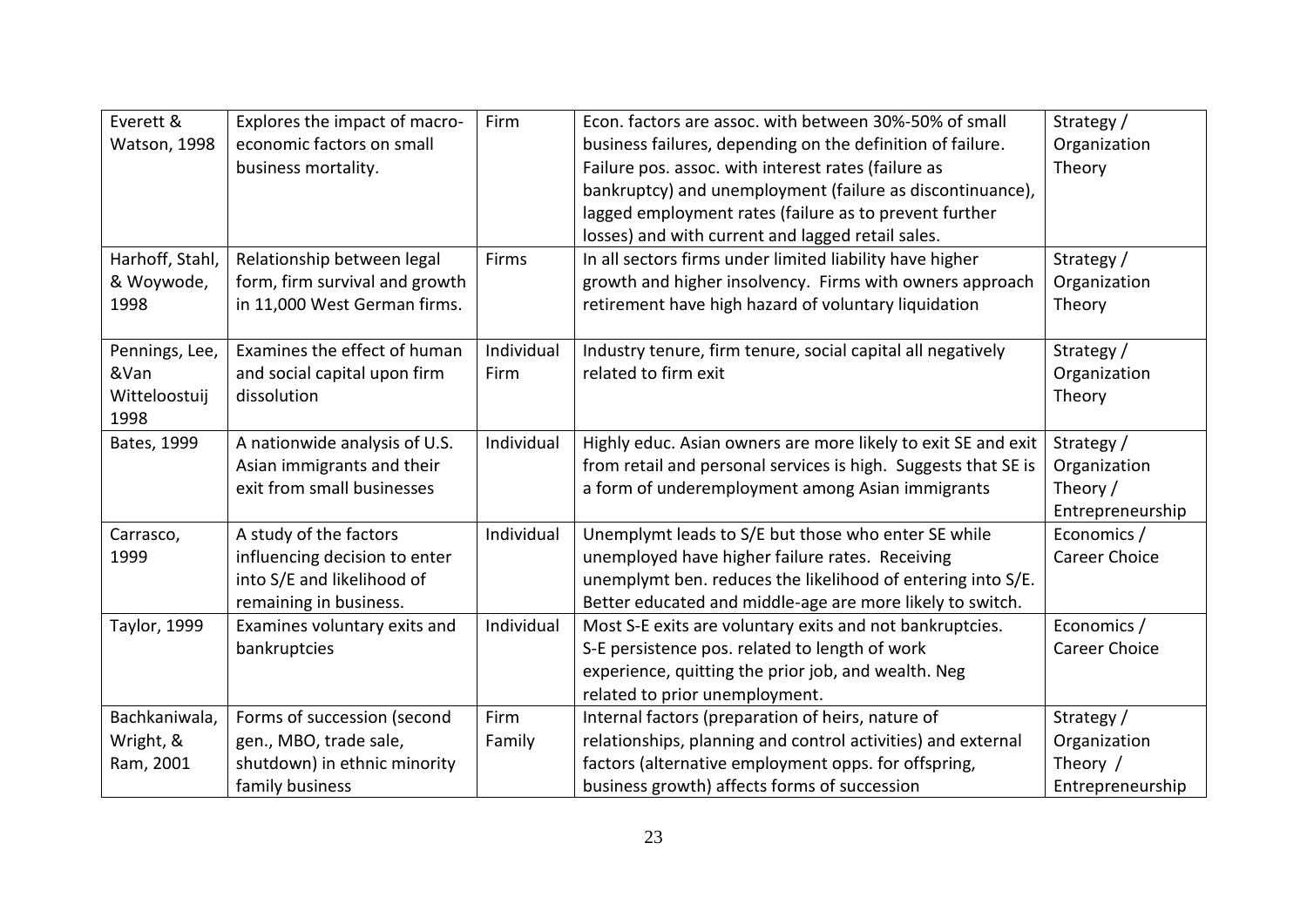| Becchetti &   | Determinants of bankruptcy     | Firm       | The degree of relative firm inefficiency has sig power in      | Strategy/        |
|---------------|--------------------------------|------------|----------------------------------------------------------------|------------------|
| Sierra, 2002  |                                |            | predicting bankruptcy. Customers' concentration, strength,     | Organization     |
|               |                                |            | and proximity of competitors also contribute to bankruptcy     | Theory           |
| Haveman &     | Does founder succession hurt   | Firm       | Ideology is a strong moderator between founder succession      | Entrepreneurship |
| Khaire, 2002  | or help the organization?      | Individual | and org failure. Ideology conditions the impact of mgrl roles  |                  |
|               |                                |            | and org affiliations on failure following founder succession.  |                  |
| Van Praag,    | Quantify the                   | Individual | Age and ind. Exp. are neg related to exit; both compulsory     | Strategy/        |
| 2003          | person-specific determinants   |            | (c.) and voluntary (v.). Occupation exp. is neg related to     | Organization     |
|               | of survival duration in self-  |            | exit. Starting while employed reduces risk of both exit and    | Theory /         |
|               | employed white males           |            | v. exit. Starting while unemployed is pos related to exit and  | Entrepreneurship |
|               |                                |            | c. exit. Failure is pos related to all exits.                  |                  |
| Bates, 2005   | An analysis of U.S. ents. who  | Firm       | Decisions to discontinue operations are shaped by opp.         | Strategy/        |
|               | made deliberate decisions to   | Individual | costs, switching costs, and availability of alternative opps.  | Organization     |
|               | close "successful" firms       |            | Alt. opps. are identified as a key reason for choosing to      | Theory /         |
|               |                                |            | discontinue successful firms.                                  | Entrepreneurship |
| Cefis, &      | The relationship between       | Firm       | An innovation premium exits. Firm survival is lowest           | Strategy/        |
| Marsili, 2006 | innovation and the survival of |            | among small, young, non-innovative firms. Among innov.         | Organization     |
|               | firms in the Netherlands       |            | firms, survival of sm. and young firms is comparable to        | Theory           |
|               |                                |            | other size/age classes and higher than for non-innovators.     |                  |
| Harada, 2007  | Examines exit behaviour of     | Firms      | Small firm exits occur because of both econ difficulties in    | Strategy/        |
|               | Japanese small firms and their | Individual | their business (economic-forced exit) and non-economic-        | Organization     |
|               | managers.                      |            | forced exit. Prob. of econ-forced exit is higher if the mgr is | Theory /         |
|               |                                |            | young and male, the firm has loans and sales are decreasing    | Entrepreneurship |
| Cumming,      | The relationship between       | Firm       | VC control rights (board control, fight to replace the         | Entrepreneurship |
| 2008          | European Venture Capital       |            | founder, use of common equity rather than preferred,           |                  |
|               | contracts and exits            |            | majority boards) related to type of exit (IPO or acquisition)  |                  |
| Stam, Thurik, | Explores exit before start-up  | Individual | Ents in the US less likely to exit before actual start-up and  | Entrepreneurship |
| & van der     | (ex-ante) due to market        |            | more likely to exit from started ventures than ents in         |                  |
| Zwan, 2010    | expectations and after start-  |            | Europe. Other moderating factors are welfare state regime,     |                  |
|               | up (ex-post) due to real       |            | locating in a rural or urban area, and on the individual level |                  |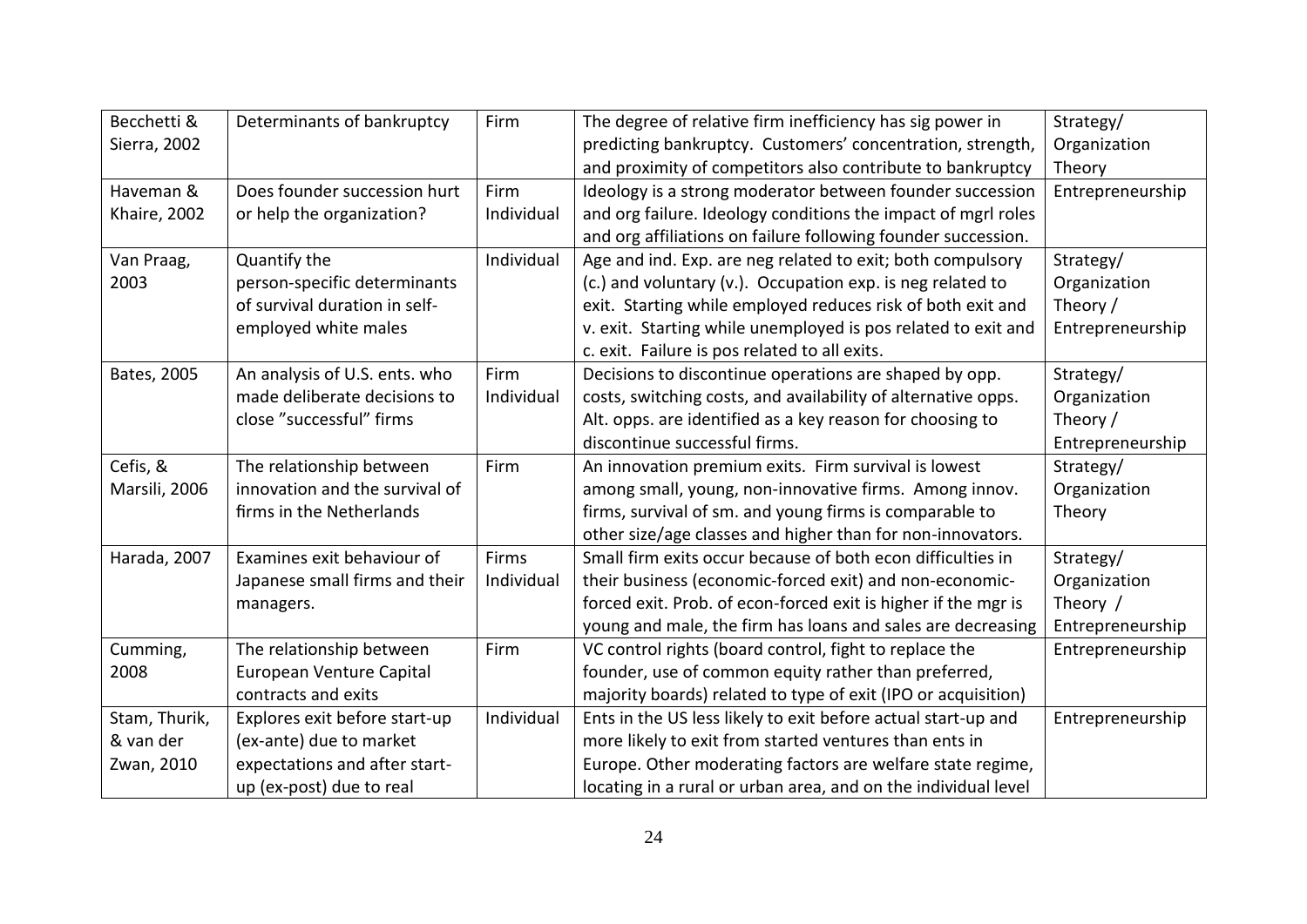|                 | market selection processes       |            | tolerance of risk and self-employed parents.                   |                  |
|-----------------|----------------------------------|------------|----------------------------------------------------------------|------------------|
| Wennberg,       | Conceptual model and test of     | Individual | Entrepreneurs exit from both firms in financial distress and   | Entrepreneurship |
| Wiklund,        | entrepreneurial exit routes      | Firm       | firms performing well. Human capital factors and failure-      |                  |
| DeTienne, &     |                                  |            | avoidance strategies differ substantially across the four exit |                  |
| Cardon 2010     |                                  |            | routes.                                                        |                  |
| Hessels, Grilo, | Whether, how a recent            | Individual | A recent exit incr. the probability of being involved at five  | Entrepreneurship |
| Thurik, & van   | entrepreneurial exit relates to  |            | levels of ent. engagement. The probability of re-              |                  |
| der Zwan,       | subsequent engagement            |            | engagement in entrepreneurship after exit is higher for        |                  |
| 2011            |                                  |            | males, for persons who know an entrepreneur and for            |                  |
|                 |                                  |            | persons with a low fear of failure.                            |                  |
| Balcaen,        | Firm level determinants of       | Firm       | 41% of firms exited through a court driven exit procedure      | Strategy /       |
| Manigart,       | 6118 Belgium distress-related    |            | (mainly bankruptcy), 44% were voluntarily liquidated and       | Organization     |
| Buyze, &        | exits (firm's rev cannot cover   |            | 14% were acquired, merged or split.                            | Theory           |
| Ooghe, 2012     | opp. exp., debt, and/or taxes)   |            |                                                                |                  |
| Buehler,        | Geographic determinants of       | Firm       | Bankruptcy is lower in the central municipalities and in       | Strategy /       |
| Kaiser, &       | firm bankruptcy in               |            | regions with favorable business conditions (corp.taxes and     | Organization     |
| Jaeger, 2012    | Switzerland.                     |            | unemployment are low and public investment is high).           | Theory           |
|                 |                                  |            |                                                                |                  |
|                 |                                  |            |                                                                |                  |
| DeTienne &      | Entrepreneurs' intentions to     | Individual | Ents intend to pursue diff. exit paths based on ent exp (pos   | Entrepreneurship |
| Cardon, 2012    | exit by a range of possible exit |            | for IPO, neg for ind. sale, liq.), ind exp (pos for EBO), age  |                  |
|                 | paths                            |            | (pos for liq.), and educ (pos for IPO, Acq, neg for fam succ)  |                  |
| Oertel &        | Studies the effect partner       | Firm       | Partner exits inc the mortality risk of orgs. This effect is   | Strategy /       |
| Walgenbach,     | exits have on the survival of    |            | moderated by size, legal form and industry affiliation.        | Organization     |
| 2012            | SMEs. Firm size, legal form,     |            | Harmful effect increases if partner was involved in            | Theory           |
|                 | indust, and change moderate      |            | founding.                                                      |                  |
| Robb &          | Prior studies have reported      | Individual | Using longitudinal database with more than 4000 ventures,      | Strategy /       |
| Watson, 2012    | that female underperform         | Firm       | and analyzing 4-year closure rates; return on assets (ROA);    | Organization     |
|                 | male-owned firms but key         |            | and a risk-adjusted measure there is no difference in the      | Theory           |
|                 | demogr diff may be problem.      |            | performance of female- and male-owned new ventures.            | Entrepreneurship |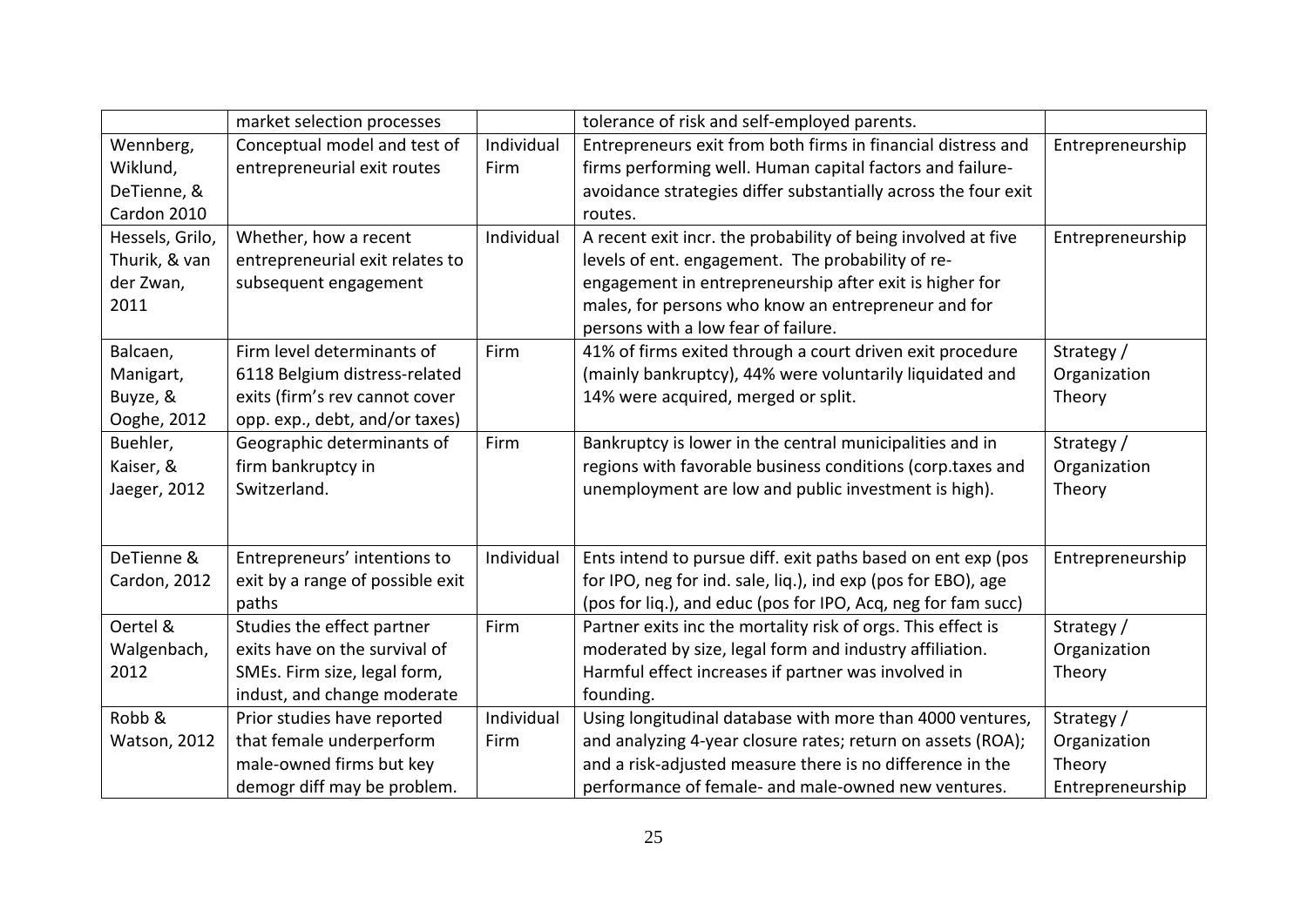| Ryan &      | What factors influence the    | Individual | Size, location, sector, gender, exit plan, intentions affect    | Entrepreneurship |
|-------------|-------------------------------|------------|-----------------------------------------------------------------|------------------|
| Power, 2012 | business exit choice from the |            | exit. Actual exits from Ireland and (Scotland): Fam succ        |                  |
|             | owner-manager's perspective   |            | 35% (22%); Sales 49% (66%); Shutdown 16% (12%)                  |                  |
| DeTienne,   | Entrepreneurial exit          | Individual | Strategies are grouped into 3 higher-level categories (i.e.,    | Entrepreneurship |
| McKelvie, & | strategies: Model             |            | financial harvest, stewardship, and cessation). An initial test |                  |
| Chandler,   | development and an empirical  |            | indicates differences among the 3 groups.                       |                  |
| 2013        | test                          |            |                                                                 |                  |

<sup>iv</sup> R. Ronstadt. 1986. Exit, stage left: Why entrepreneurs end their entrepreneurial careers before retirement. Journal of Business Venturing, 1: 323-338.

 $\overline{a}$ 

<sup>&</sup>lt;sup>i</sup> Dawn DeTienne, 2010. Entrepreneurial exit as a critical component of the entrepreneurial process: Theoretical development. Journal of Business Venturing, 25(2): 203-215. ii Karl Wennberg, Johan Wiklund, Dawn DeTienne, and Melissa Cardon. 2010. Reconceptualizing entrepreneurial exit: Divergent exit routes and their drivers. Journal of Business Venturing, 25(4): 361-375.

IIIS. Balcaen, S.Manigart, J. Buyze, and H. Ooghe, H. 2012. Firm exit after distress: Diffeentiating between bankruptcy, voluntary liquidation and M&A. Small Business Economics. 39: 949-975.

 $^{\texttt{v}}$  D. Bachkaniwala, Mike Wright, and M. Ram. 2001. Succession in South Asian Family Businesses in the UK. International Small Business Journal. 19(4): 15-27.

vi H.H. Haveman and M.V. Khaire. 2002. Survival beyond succession? The contingent impact of founder succession on organizational failure. Journal of Business Venturing, 19: 437-463.

<sup>&</sup>lt;sup>vii</sup> J.C. Brau, N.K. Sutton, and N.W. Hatch. 2010. Dual-track versus single-track sell-outs: An empirical analysis of competing harvest strategies. Journal of Business Venturing, 25(4): 389-402.

<sup>&</sup>lt;sup>viii</sup> Colin Mason and Richard Harrisson. 2006. After the Exit: Acquisitions, Entrepreneurial Recycling and Regional Economic Development. Regional Studies, 40(1): 55–73.

<sup>&</sup>lt;sup>ix</sup> Carlos Salvato, Francisco Chirico, and Pramodita Sharma. 2010. A farewell to the business: Championing exit and continuity in entrepreneurial family firms. Entrepreneurship & Regional Dvelopment, 22(3/4): 321-348.

<sup>&</sup>lt;sup>x</sup> Gary Bruton, V. Fried and R.D. Hisrich. 1997. Venture capital and CEO dismissal. Entrepreneurship Theory & Practice, 21(3): 41-54.

xi Mason and Harrisson 2006.

<sup>&</sup>lt;sup>xii</sup> Mason and Harrisson 2006.

<sup>&</sup>lt;sup>xiii</sup> Paul Westhead and Mike Wright. 1998. Contributions of novice, portfolio and serial founders located in rural and urban areas. Regional Studies, 33(2): 157-173.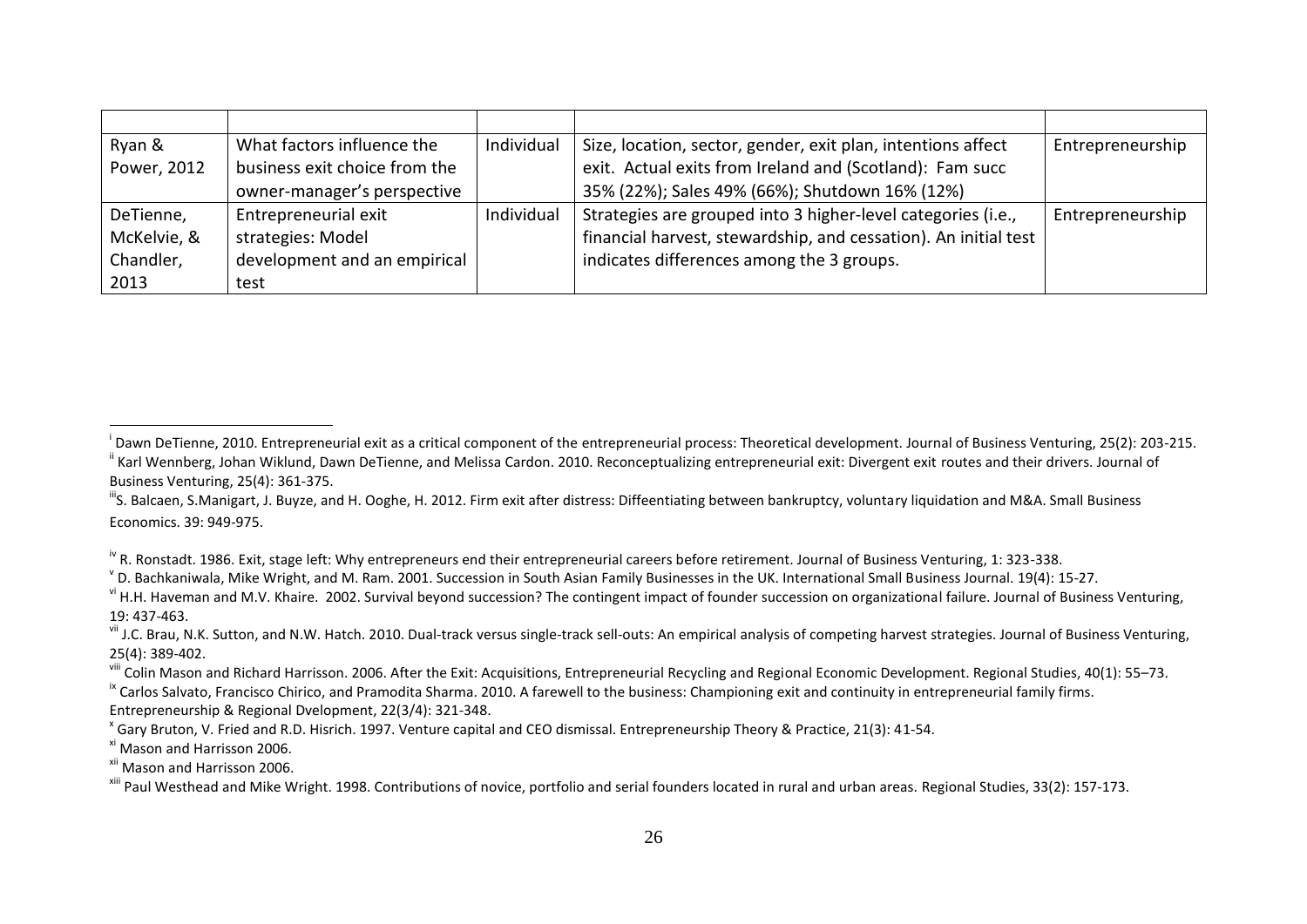xiv DeTienne. 2008.

 $\overline{a}$ 

xv Mason and Harrisson 2006.

<sup>xvi</sup> J. Hessels, I. Grilo, R. Thurik, R., and P. van der Zwan. 2011. Entrepreneurial exit and entrepreneurial engagement. Journal of Evolutionary Economics. 21: 447-471.

<sup>xvii</sup> M.J. Sullivan, C.E. Crutchley, and D.J. Johnson 1997. Motivation for voluntary corporate liquidations: Distress, agency conflicts, and shareholder gain. Quarlertly Journal of Business and Economics, 36(2): 3-18.

<sup>xviii</sup> Karl Wennberg. 2009. Knowledge combinations and the survival of financial service ventures. Journal of Evolutionary Economics, 19(2): 259-276.

xix D.S. Evans and B. Jovanovic. 1989. An estimated model of entrepreneurial choice under liquidity constraints. The Journal of Political Economy, 97(4): 808-827.

 $*$  D.G. Blanchflower and A.J. Oswald. 1998. What makes an entrepreneur? Journal of Labor Economics, 16(1): 26-60.

<sup>xxi</sup> D. Holtz-Eakin, D. Joulfaian, and H.S. Rosen. 1994. Sticking it out: Entrepreneurial survival and liquidity constraints. The Journal of Political Economy, 102(1): 53.

<sup>xxii</sup> T. Lindh and H. Ohlsson. 1996. Self-employment and windfall gains: Evidence from the Swedish lottery. The Economic Journal, 106((November)): 1515-1526.

xxiii T. Bates. 1990. Entrepreneur human capital and small business longevity. The Review of Economics and Statistics, 72(4): 551-559.

xxiv R. Cressy. 1996. Are business startups debt rationed? Economic Journal, 106: 1253-1270.

xxv C.M. Van Praag. 2003. Business survival and success of young small business owners. Small Business Economics, 21: 1-17.

xxvi Raquel Carrasco. 1999. Transitions to and from self-emplooyment in Spain: An empirical analysis. Oxford Bulletim of Economics and Statistics. 61(3): 315-341. xxvii Carrasco, 1999.

xxviii M. Giannetti and A. Simonov. 2004. On the Determinants of Entrepreneurial Activity: Individual Characteristics, Economic Environment, and Social Norms. Swedish Economic Policy Review, 11(4): 269-313.

xxix J. Brüderl, P. Preisendörfer, and R. Ziegler, R. 1992. Survival chances of newly founded business organizations. American Sociological Review, 52(2): 227-242.

xxx R. Burgelman. 1994. Fading Memories: A Process Theory of Strategic Business Exit in Dynamic Environments. Administrative Science Quarterly, 39(1): 24-56.

xxxi J.M. Pennings, K. Lee,and A. van Witteloostuijn. 1998. Human capital, social capital, and firm dissolution. Academy of Management Journal, 41(4): 425-440. xxxii Burgelman. 1994.

xxxiii Bates. 1990.

xxiv F.Delmar, K. Hellerstedt, and Karl Wennberg. 2006. The evolution of firms created by the science and technology labor force in Sweden 1990 - 2000. In J. Ulhöi, & P. R. Christensen (Eds.), Managing Complexity and Change in SMEs: Frontiers in European Research: 69-102. Cheltenham: Edward Elgar.

xxxv E. Cefis and O. Marsili. 2006. Survivor: The role of innovation in firms' survival. Research Policy, 35: 626-641.

xxxvi Brüderl et al. 1992.

<sup>xxxvii</sup> E. Romanelli. 1989. Organization birth and population variety: A community perspective on origins, Organizational Behavior, 11: 211-246.

xxxviii Leonardo Becchetti and Jaime Sierra. 2002. Bankruptcy risk and productive efficiency in manufacturing firms. Journal of Banking & Finance, 27: 2099-2120.

xxxix Bates. 1990.

x<sup>l</sup> Cefis and Marsili. 2006.

<sup>xli</sup> Brüderl and Schussler, 1990

<sup>xlii</sup> W. Mitchell. 1994. The Dynamics of Evolving Markets: The Effects of Business Sales and Age on Dissolutions and Divestitures. Administrative Science Quarterly, 39(4): 575-602.

<sup>xliii</sup> Melissa Cardon. Charlene Zietsma, Patrick Saparito, Brett Matherne, and Carolyn Davis. 2005. A tale of passion: New insights into entrepreneurship from a parenthood metaphor. Journal of Business Venturing, 20(1): 23-46.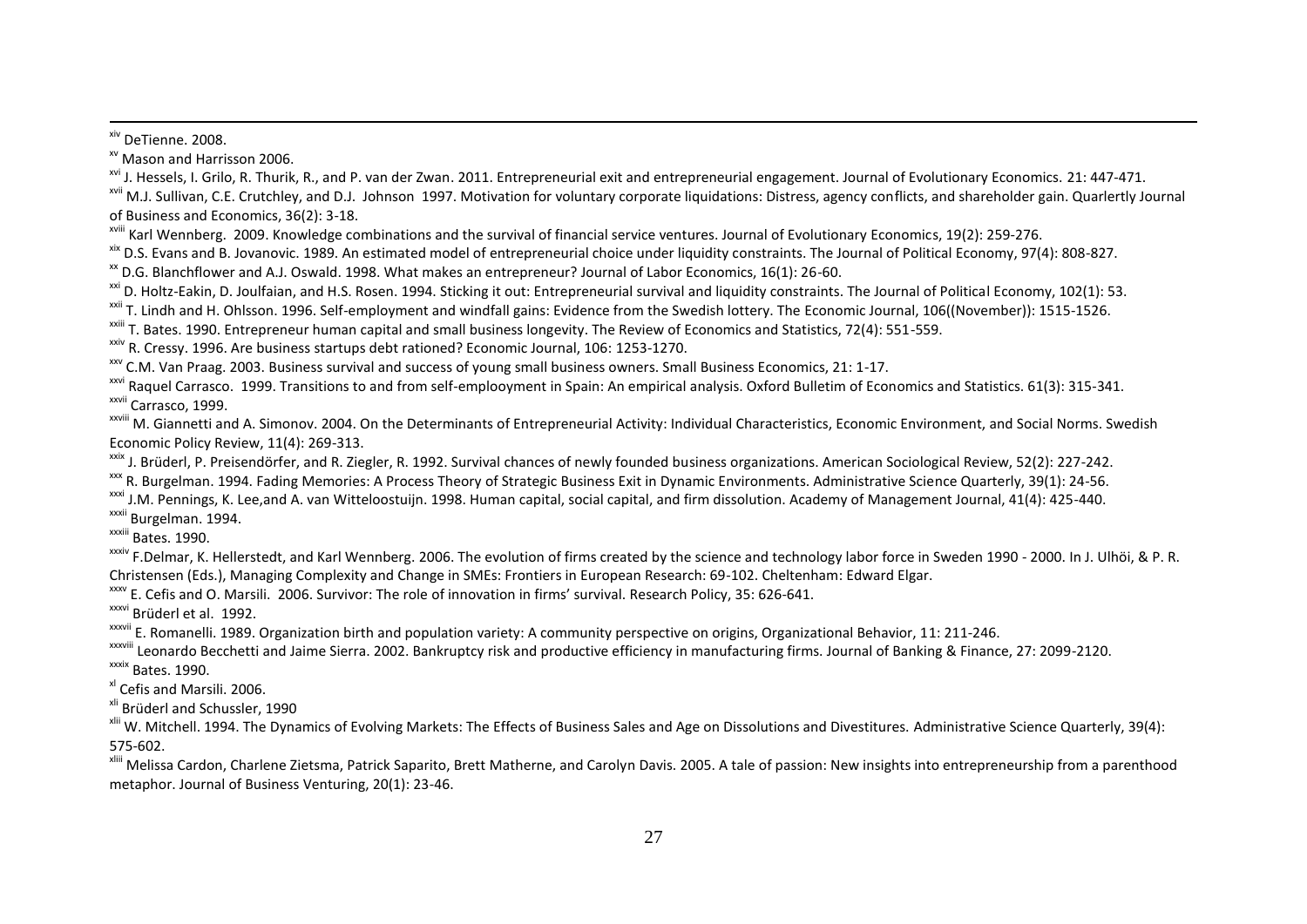<sup>xliv</sup> A. van Witteloostuijn. 1998. Bridging behavioral and economic theories of decline: Organizational inertia, strategic competition, and chronic failure. Management Science, 44(4): 501-519.

xlv A. van Witteloostuijn, A. 1998.

 $\overline{a}$ 

x<sup>lvi</sup> J.C. Ruhnka, Howard Feldman, and Thomas Dean. 1992. The 'living dead' phenomenon in venture Capital investments. Journal of Business Venturing. 7(2): 137-155.

x<sup>Ivii</sup> Rita McGrath. 1999. Falling forward: Real options reasoning and entrepreneurial failure. Academy of Management Review, 24(1): 13-30.

xlviii M. Meyer and L. Zucker. 1989. Permanently Failing Organizations. Sage Publications, Newbury Park, CA.

xlix Dawn DeTienne, Dean Shepherd, and Julio DeCastro. 2008. The fallacy of "only the strong survive": The effects of extrinsic motivation on the persistence decisions for under-performing firms. Journal of Business Venturing. 23: 528-546.

<sup>I</sup> Scott Shane and S. Venkataraman. 2000. The promise of entrepreneurship as a field of research. Academy of Management Review. 25(1): 217-226.

<sup>li</sup> William Gartner. 1990. What are we talking about when we talk about entrepreneurship? Journal of Business Venturing, 5: 15-28.

lii Gavlen Chandler and Steven Hanks. 1994. Market attractiveness, resource-based capabilities, venture strategies, and venture performance. Journal of Business Venturing, 9: 331-349.

liii M. Peteraf and M. Shanley. 1997. Getting to know you: A theory of strategic group identity. Strategic Management Journal, 18(1): 165-186.

liv Dean Shepherd and Johan Wiklund. 2007. Entrepreneurial Small Businesses: A Resource-Based Perspective. Forhcoming in:. Foundations and Trends in Entrepreneurship.

<sup>1v</sup> Karl Wennberg and Johan Wiklund. 2006. Entrepreneurial Exit. Paper presented at the Academy of Management Meeting, Atlanta.

<sup>Ivi</sup> Dean Shepherd, Evan Douglas, and M. Shanley, M. 2000. New venture survival: Ignorance, external shocks, and risk reduction strategies. Journal of Business Venturing, 15(5-6): 393-410.

<sup>Ivii</sup> Arnold Cooper, Javier Gimeno-Gascon, and Carolyn Woo. 1994. Initial human and financial capital as predictors of new venture performance. Journal of Business Venturing, 9: 371-395.

<sup>Iviii</sup> J. Dahlqvist, Per Davidsson, and Johan Wiklund, J. 2000. Initial conditions as predictors of new venture performance: A replication and extension of the Cooper et al. study. Enterprise and Innovation Management Studies, 1(1): 1-17.

lix B. Headd. 2003. Redefining business success: Distinguishing between closure and failure. Small Business Economics, 21(1): 51-61.

<sup>1x</sup> Dawn DeTienne and Melissa Cardon. 2012. Impact of founder experience on exit intentions. Small Business Economics, 38: 351-374.

<sup>lxi</sup> Wennberg et al. 2010.

<sup>Ixii</sup> C. Pavone and S. Baneriee. 2005. No Exit: Explaining the Persistence of "Living Dead" Firms. Paper presented at the Academy of Management Conference. Hawaii.

<sup>Ixiii</sup> T. Bates. 2005. Analysis of young, small firms that have closed: delineating successful from unsuccessful closures. Journal of Business Venturing, 20(3): 343-358.

<sup>Ixiv</sup> B.Headd. 2003. Redefining business success.

<sup>lxv</sup> Denis Ucbasaran. Dean Shepherd. Paul Westhead, and Mike Wright. 2005. Experiences of Habitual Entrepreneurs: Business Failure, Overconfidence and "Small Wins". Paper presented at the Babson-Kauffman Entrepreneurship Conference, Wellesley: Babson College.

<sup>Ixvi</sup> Nobuvuki Harada. 2007. Which firms exit and why? An analysis of small firm exits in Japan. Small Business Economics. 29:401-414.

lxvii Balcaen et al. 2012.

<sup>Ixviii</sup> S. Oertel and P. Walgenback 2012. The effect of partner exits on survival chances of SMEs. Journal of Organizational Change Management, 25(3): 462-482.

lxix C.M. Van Praag. 2003.

<sup>lxx</sup> D. Harhoff, K. Stahl, and M. Woywode. 1998. Legal form, growth and exit of West German firms – Empirical results for manufacturing, construction, trade and service industries. The Journal of Industrial Economics, XLVI (4): 453-488.

lxxi Becchetti and Sierra. 2002.